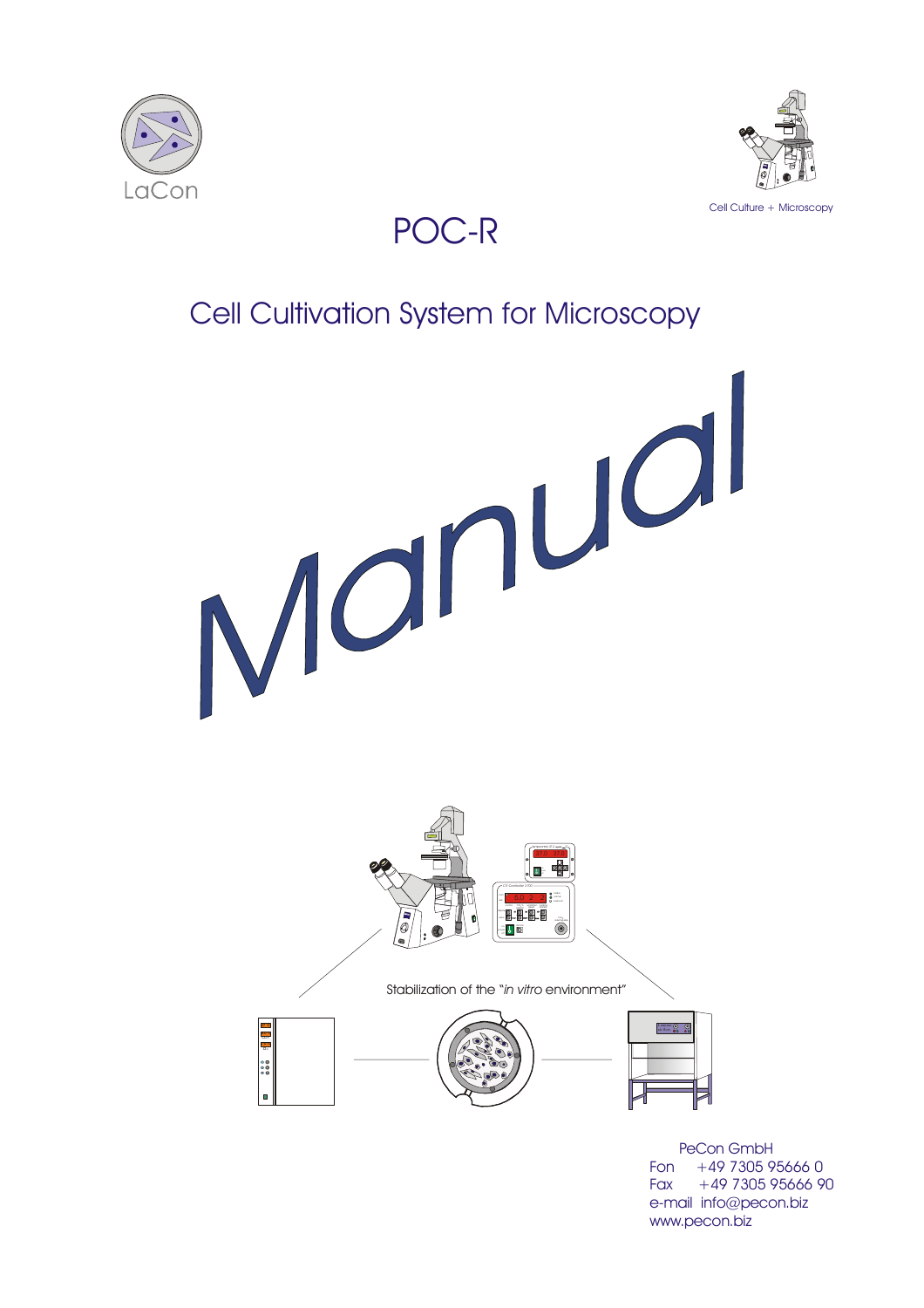Die Kenntnis dieses Manuals ist notwendig zum Betrieb des Gerätes. Machen sie sich daher bitte mit dem Inhalt dieses Manuals vertraut und achten sie besonders auf Hinweise, die der sicheren Bedienung des Gerätes dienen.

Änderungen, die dem technischen Fortschritt dienen, bleiben vorbehalten. Das Manual unterliegt keinem "Update-Service".

Solange keine ausdrückliche Genehmigung vorliegt, ist die Weitergabe und Vervielfältigung dieses Dokuments und die Benutzung und Verbreitung seiner Inhalte nicht gestattet. Verstöße verpflichten zur Zahlung von Entschädigung.

Alle Rechte vorbehalten, die im Falle der Gewährung von Patenten und Gebrauchsmustern entstehen.

Alle in diesem Handbuch erwähnten Produktnamen können Warenzeichen oder eingetragene Warenzeichen der jeweiligen Eigentümer sein und sind nicht überall ausdrücklich durch "TM" und "®" gekennzeichnet.

```
© 2001
```
Knowledge of this manual is required for the operation of the device. Would you therefore please make yourself familiar with the contents of this manual and pay special attention to hints concerning the safe operation of the device.

Design and specifications are subject to change without notice. The manual is not covered by an update service.

Unless expressly authorized, forwarding and duplication of this document, and the utilization and communication of its contents are not permitted. Violations will entail an obligation to pay compensation.

All rights reserved in the event of granting of patents or registration of a utility model.

All product names mentioned herein may be the trademarks or registered trademarks of their respective companies and " $T<sup>M</sup>$ " and " $^{\otimes n}$ " are not mentioned in each case in this manual.

© 2001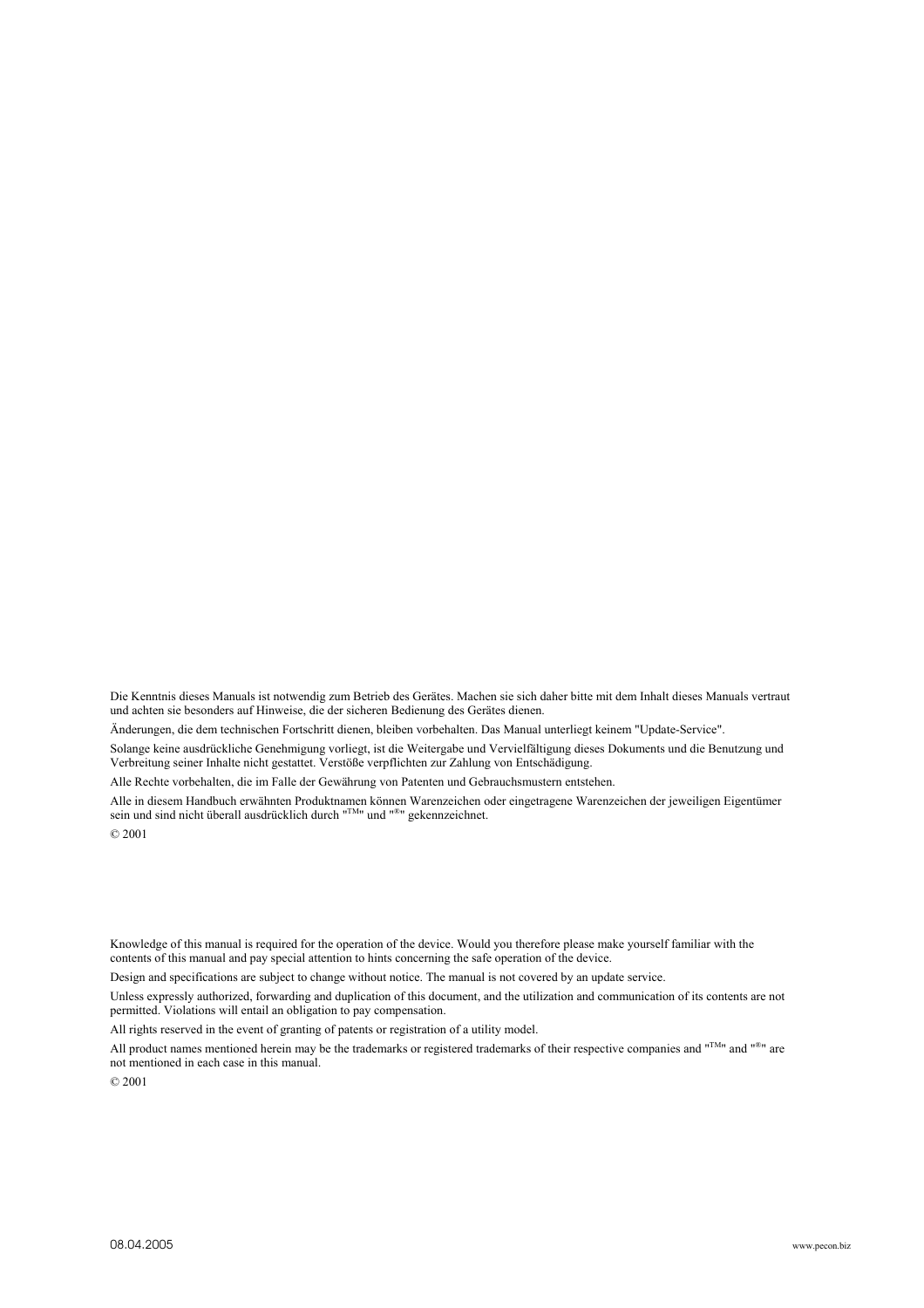# POC-R Cell Cultivation System for Microscopy

A Chamber - System for cells in vitro - for

Perfusion, Open and Closed cultivation.

Improved microscopes, their objectives and optical techniques now allow higher standards in microscopic analysis of living cells. In addition, heated microscope stages and climate boxes are available which allow observation of cells under stabilized temperature. The climate box is capable to hold the correct temperature and the pH-value of the medium in which the cells are being cultured by regulation of the CO<sub>2</sub>. (Carl Zeiss, Göttingen). This is an important step in stabilizing specific parameters for the standardization of in vitro tests.

The POC-R Chamber System satifies conditions for the use of different microscopic methods for observation and analysis of living cells.

#### *The System with a round base plate provides 4 different applications possibilities*



External Dimensions: Base plate58 Ø x 5:5 mm (Aluminium, black anodized)

*Microscope: The different Heating Mounting Frames A-H, K-H, M-H, the Universal Mounting Frame M and K or the Heating Frame, Heating-Cooling Frame and the Heating Insert P can be useed* 

#### Cultivation area

• Cultivation on glass: Cover slip 0.17 mm (ideal refractive index) or foil (e.g. CultFoil, 0.025 mm, gas permeabel).

Observation area (29-32 mm ∅)

• High resolution oil immersion objectives can be used.

Variable height of the chamber

• Using the *closed* chamber version the distance between the upper and lower glass is variable (1or 2 mm). Cells can also be cultivated on both cover slips.

#### Perfusion

• In the case of perfusion in the *closed* version the inner height of the chamber is 0.7 mm or less.

The chamber is alterable

- The chamber can be modified between open and closed cultivation, as well as the perfusion in the open and closed version of the same cells.
- The cells can be precultivated on cover slips (42 mm  $\varnothing$ ) in Petri dishes (60 mm  $\varnothing$ ).

#### Advantage

- easy to use, rapid to assemble
- produced of non-toxic materials
- sterilization of the mounted chamber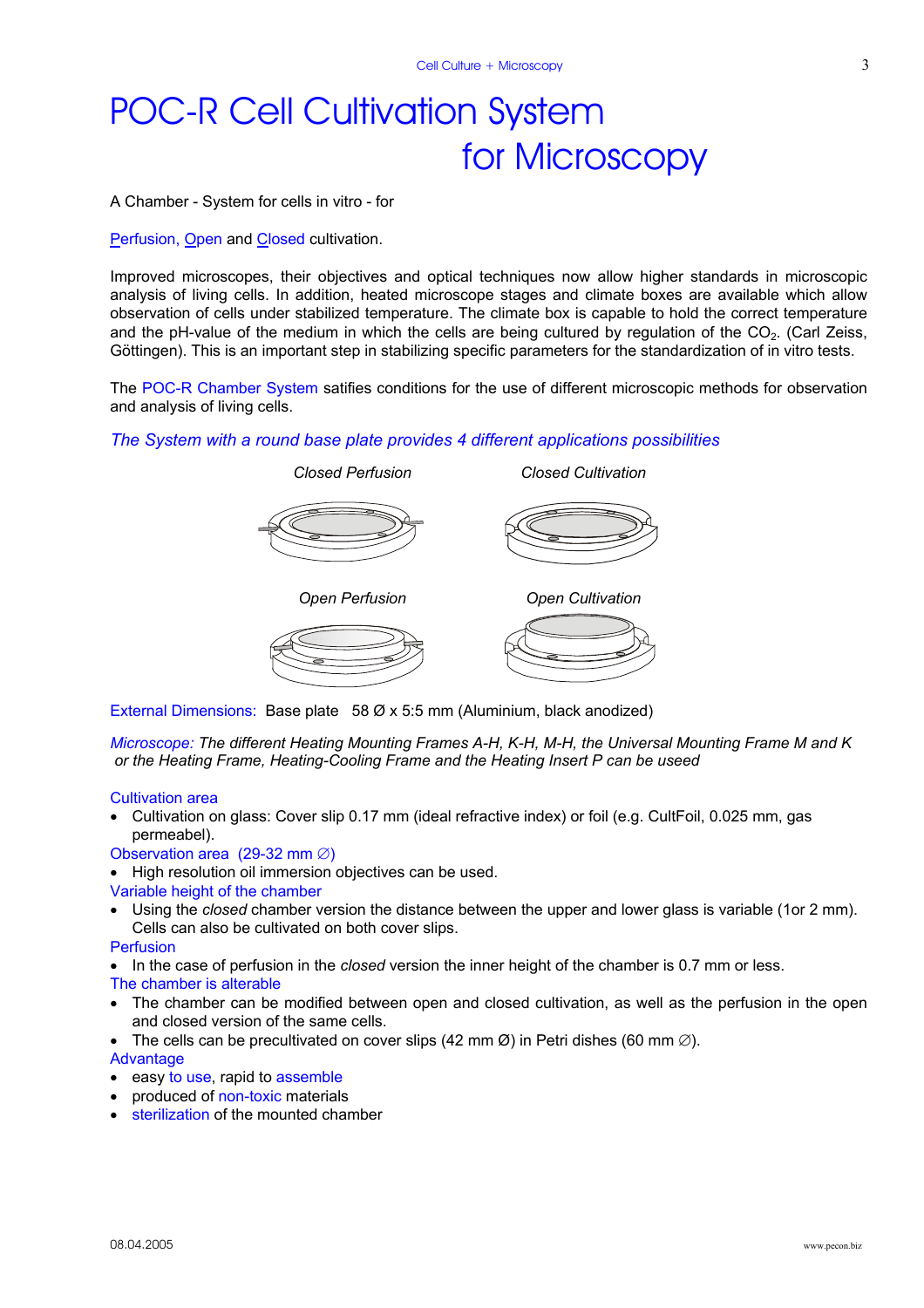### Pictures of the POC-R System: (original size)



Closed Perfusion Closed Cultivation observation area: 6.6 c<br>weigth (approx): 34 g 6.6 cm<sup>2</sup>,  $\varnothing$  29 mm weigth (approx):



observation area: 8 cm<br>
weigth (approx): 27 g  $8 \text{ cm}^2$ ,  $\varnothing$  32 mm weigth (approx):



Open Cultivation **Open Perfusion** observation area:  $, 6.6$  cm<sup>2</sup>,  $\varnothing$  29 mm weigth (approx): 39 g



observation area: 6.6 cm<sup>2</sup>,  $\varnothing$  29 mm weigth (approx): 68 g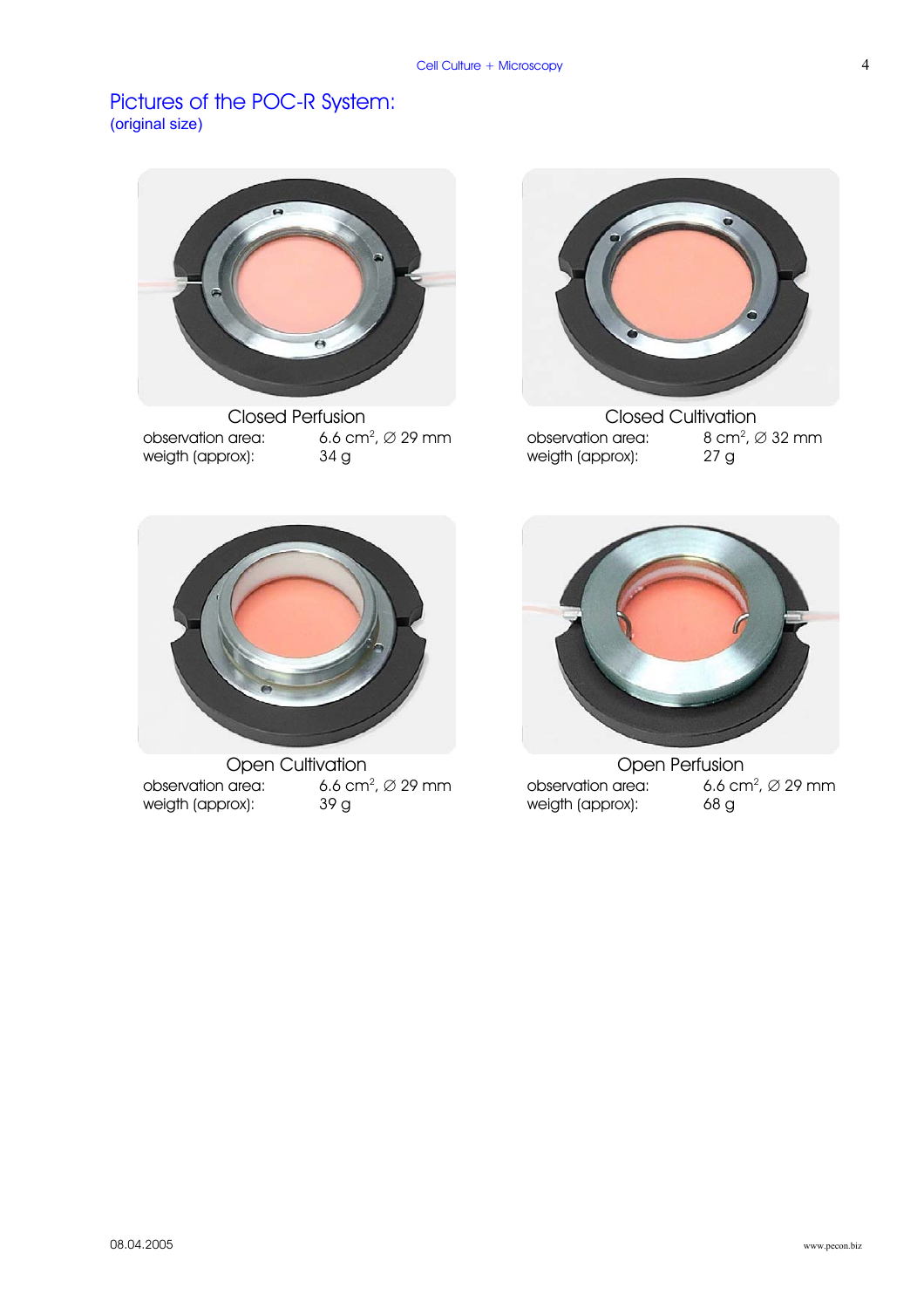# POC-R "Closed" Cultivation System

Assembly





### changing of medium and the control of nutrition medium + cells so or so air escape remove the medium and introduce introduce fresh medium slowly, addition displacing the "old" medium fresh medium slowly (the better method) using 1 mm silicon : addition with 25 G (No. 18), exit 24 G (No. 17) Recommendation  *needles* using 2 mm silicon : addition with 23 G (No. 14), exit 20 G (No. 1) A precultivation of cells on cover slips in Petri dishes ("60er") is possible! sterile cover slip cover slip with cells

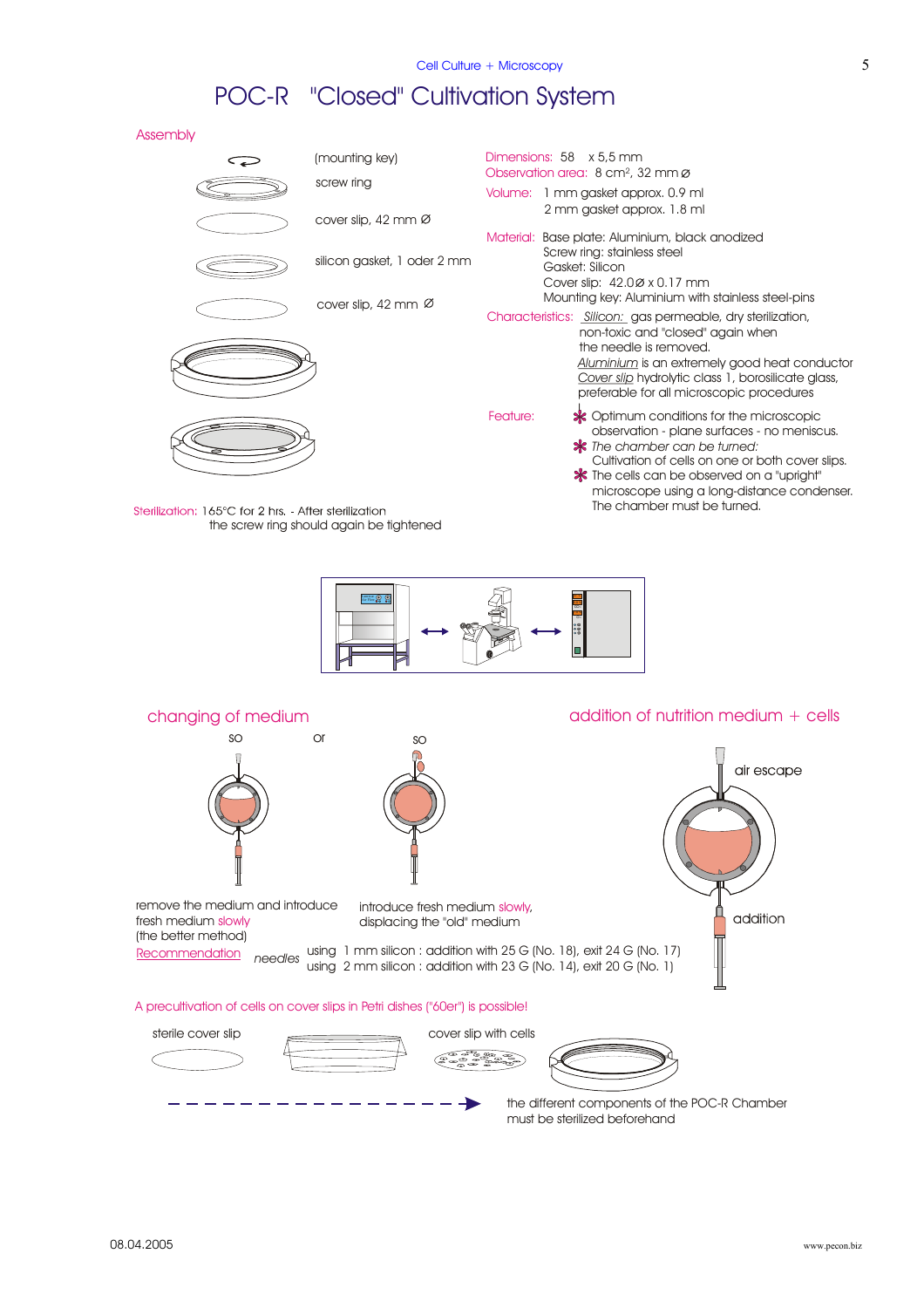#### $Cell$  Culture + Microscopy 6

## Perfusion in the "closed" cultivation chamber

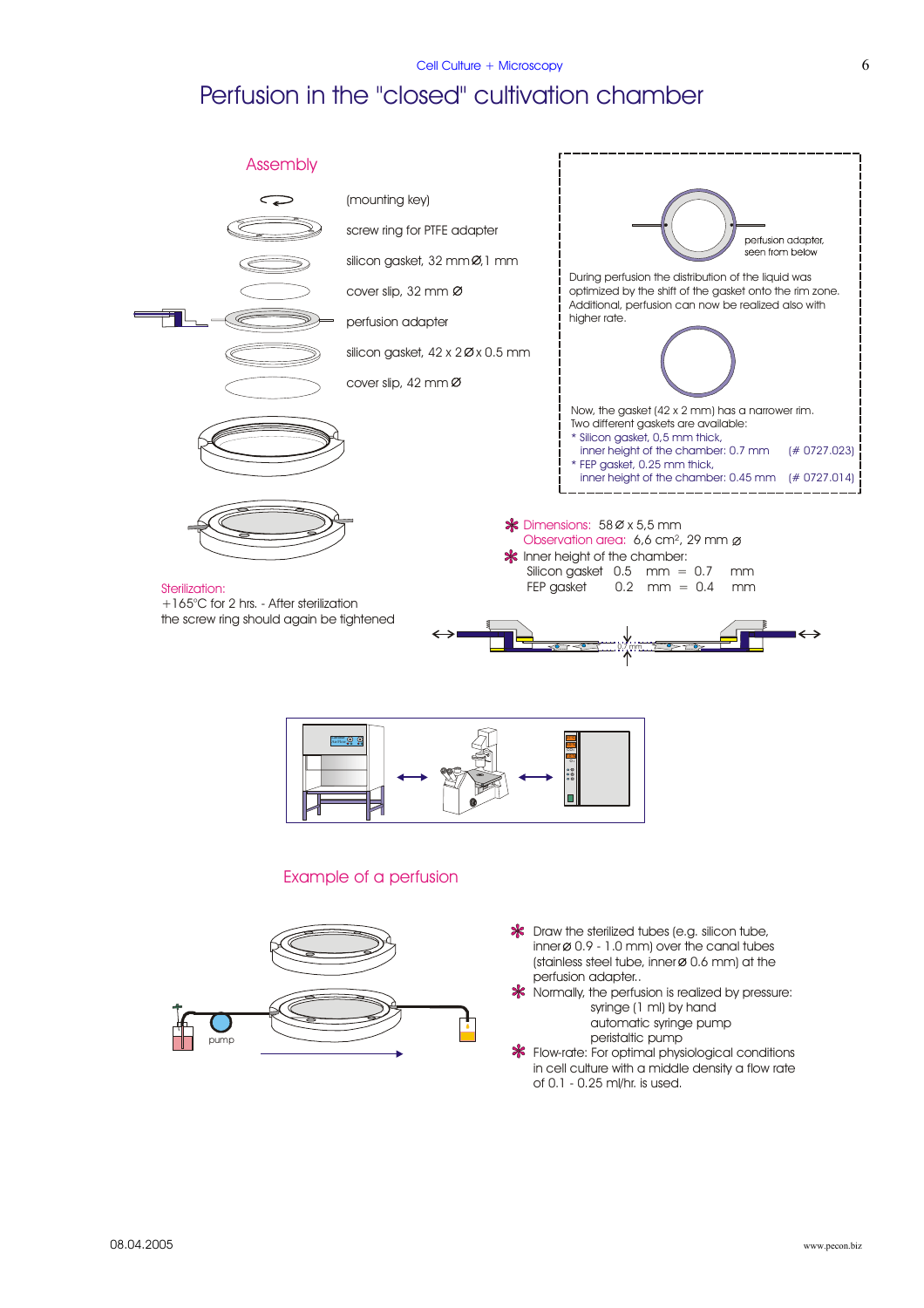## "Open" Cultivation System





Introduce or displace nutrition medium, cells etc. as a Petri dishes.

A precultivation of cells on cover slips in Petri dishes ("60") is possible!









the different components of the POC-R -Chamber must be sterilized beforehand

\* Changing from "open" cultivation chamber (glass) to the "closed" perfusion system under the laminar air flow is possible using the 0.5 mm silicon gasket: sterilize mounting key - remove the PTFE adapter - place the sterile perfusion adapter with the 32 mm & cover slip and the silicon gasket, fix this with the mounting key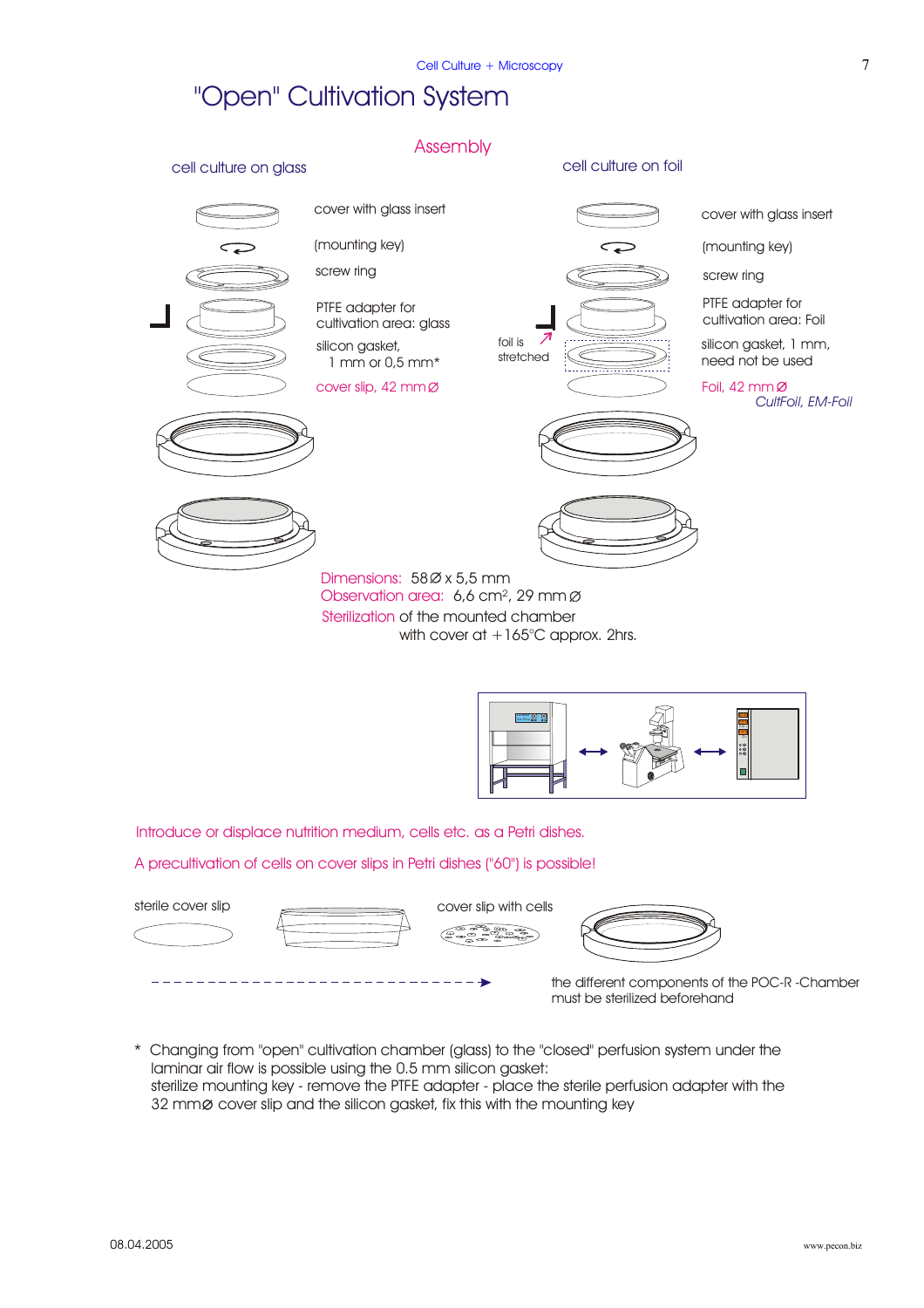# Perfusion in the "open" cell cultivation system

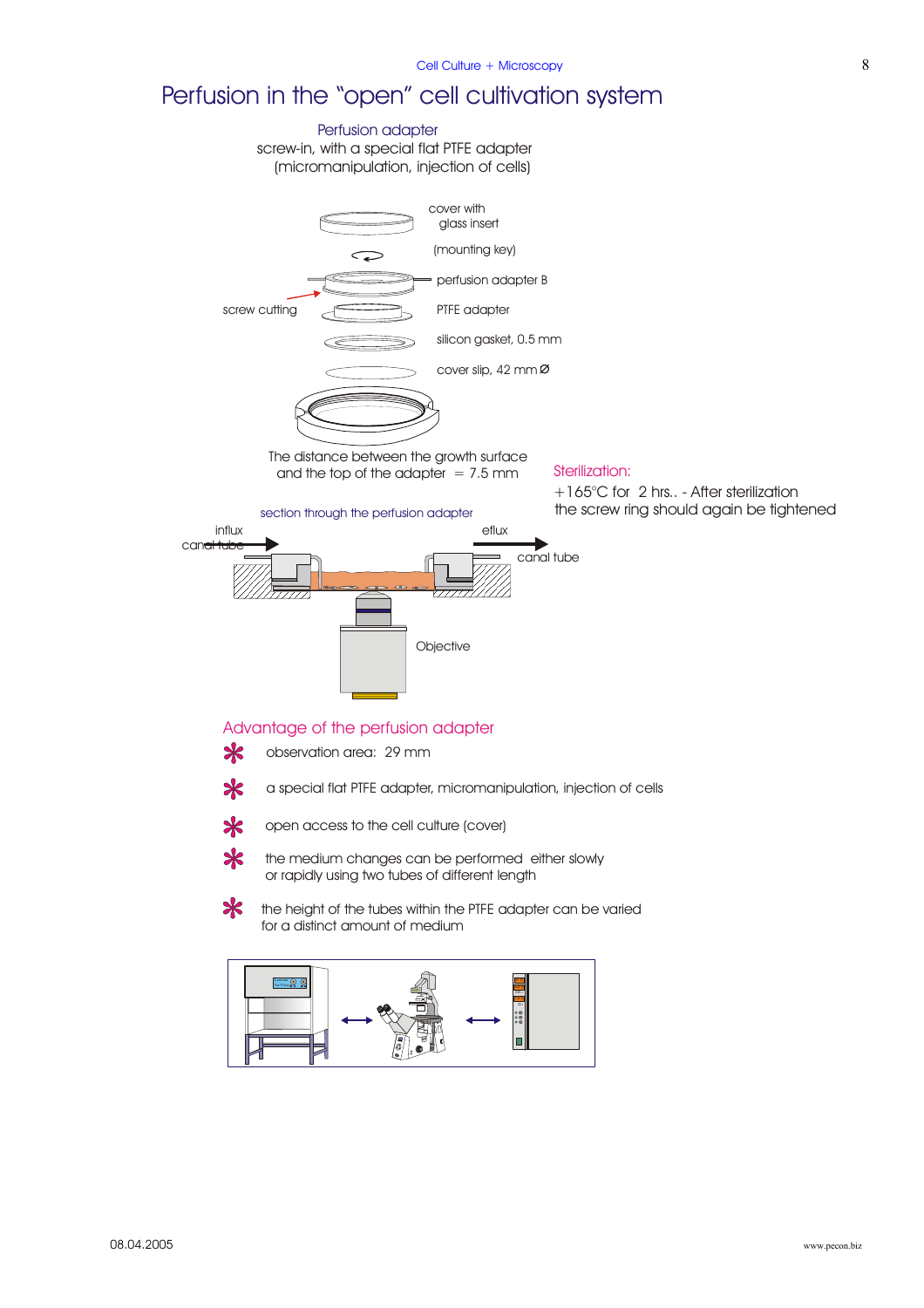### Example of a perfusion system



#### Peristaltic pump

If a multicanal peristaltic pump is used, the *influx* and e*flux* of the culture fluid can be performed by using the same pump. In this case the tube through which the fluid is removed has a s slightly greater diameter than that through which it is enters.

#### Syringe pump

Instead of a peristaltic pump, a syringe can be used to introduce medium into the chamber.

#### Medium bottle

A 25 mm diameter hole is bored into the top of the medium bottle lid. A 4 mm thick silicon plate is used for sealing. A needle, for example an injection needle (1.2 mm external dia., 15 mm long) is inserted through the silicon seal and bent sligthly. The needle is inserted not through the top, but through the buttom of the seal so that it will be immersed in the medium when the lid is put on the bottle. So that the pressure is equalized, a second needle is pierced through the seal. This needle is attached to a hydrophobic sterile filter. The unit without the filter must be sterilized.

#### Silicon tubing 1

Tubing with an *internal diameter of 0.7 mm* for medium influx.

#### Silicon tubing 2

Tubing with an *internal diameter of 1.0 mm* for medium eflux. The outer diameter of the perfusion adapter tubes is 1.4 mm, the inner diameter is 1.0 mm. Different types of tubing can be used; e.g. silicon, Norprene<sup>®</sup> , Tygon® , Teflon®. See Material Description! All components can be dry-heat sterilized (2-3 hrs. at  $+165^{\circ}$ C) or autoclaved at  $+121^{\circ}$ C

#### Perfusion Procedure

#### s low perfusion

Medium is passed from the medium reservoir bottle through the tubing via the pump into the POC-Chamber through the longer of the two adapter tubes. The medium is withdrawn through the shorter adapter tube. The perfusion speed can be varied widely, but an optimal flow rate for a cell culture would be between 0.1 and 0.25 ml/hr.

For *long-time observations ,* an inverse microscope with a constant temperature stage with the possibility for constant pH-values must be used. For these studies a climate box, in which the temperature and CO is controlled, is used in conjunction with the heated microscope stage (Carl Zeiss, Leica) The medium container can then be outside of this box. The slow perfusion allows the medium to be warmed as well as the pH to be controlled via the gas permeable silicon tubing, before it reaches the cells.

#### fast perfusion

To achieve a fast perfusion, the medium enters through the longer perfusion adapter tubes and exits via the shorter tube. A syringe can be used for this procedure. In this way, a medium change can occur in about 8 sec: addition of 2.5 ml in 4 sec and removal under vacuum in 4 sec. In this case, silicon tubing with an internal diameter of 0.7 mm is used. Since the internal diameter of the tubes of the perfusion ring is 1.2 mm, this allows the flow rate to be increased with a reduction in time of between 2.5 and 3 sec.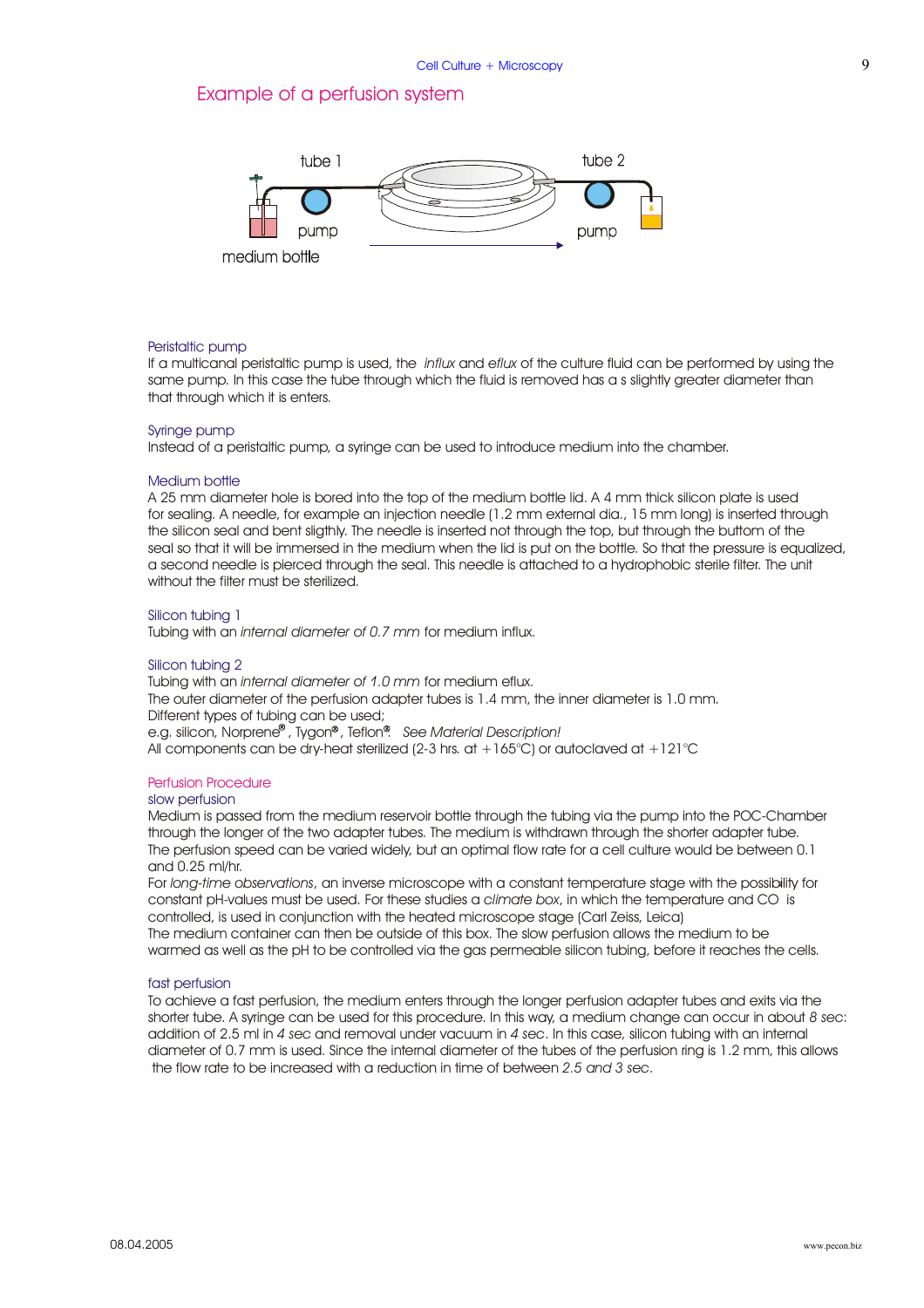# POC-R Cell Cultivation System on "upright" microscopes

The POC-R Chamber System can also be used on "upright" microscopes. In this application the working-distance of the objectives and condensers is important.



The POC-R Chamber can be turned

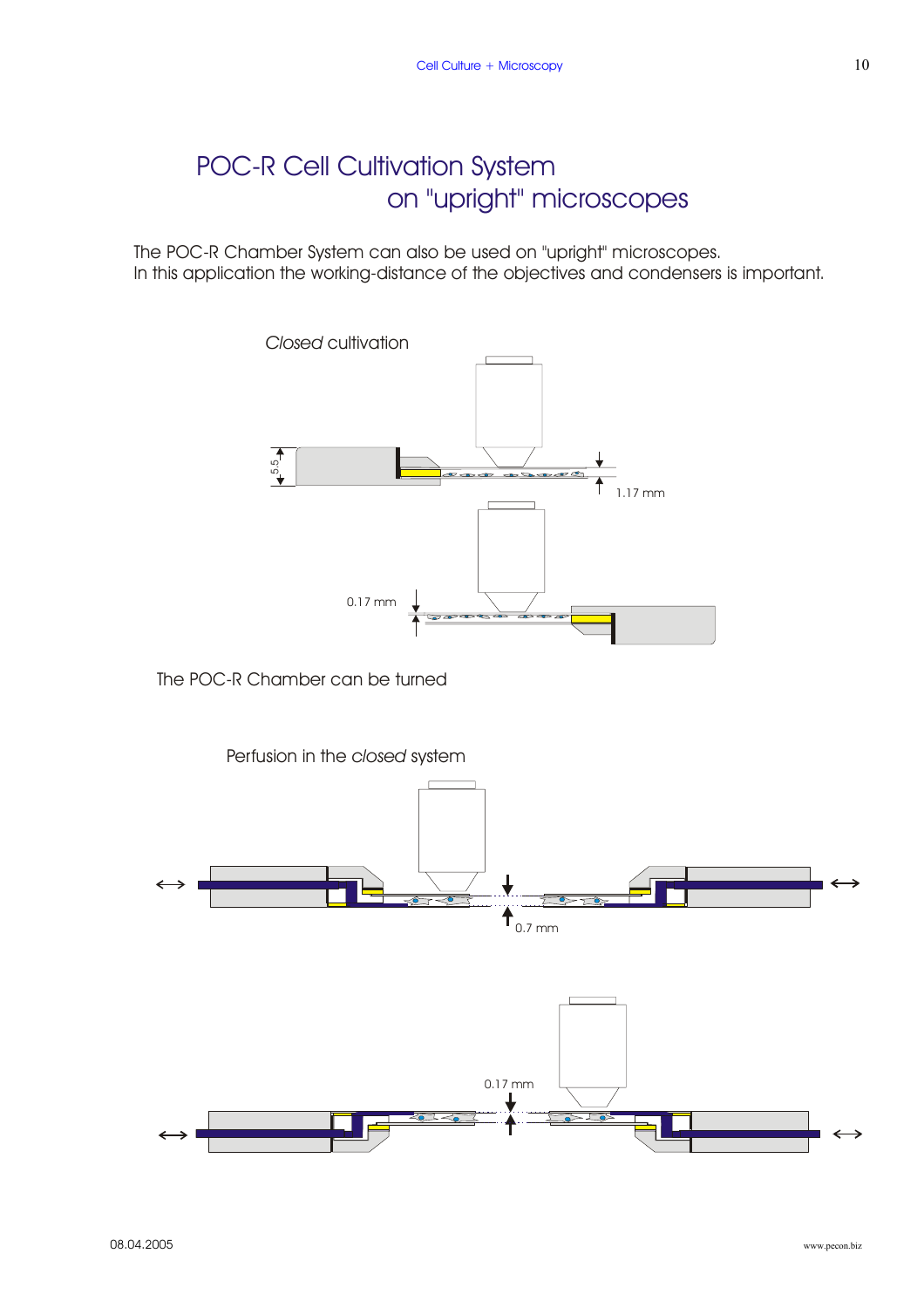### Use of foils for the preparation of a monolayer cell culture for electron microscopy

Beside the FEP foil, there is a special polyester foil, called "EM foil" which is especially suitable for the preparation of monolayer cell cultures for electron microscopy, since it can removed easily from the embedding resin. During sterilization, the 23 µm thick foil becomes a partially crystallization of amorphous material on the surface. But this does not have any effect of cell growth and can be removed using sterile medium.

If the foil is handled carefully, extra cleaning of the foil is not necessary. Dust can be removed with filtered air. Dirty foils can be cleaned using a detergent and pure ethanol and then washed in double distilled water.

#### Cell Culture

The 42 mm diameter foil is placed in the base plate of the POC-Chamber. The PTFE adapter (without the silicon seal) is depressed onto the foil by screwing the screw ring in the base plate using the mounting key. The EM foil is thereby stretched and simultaneously sealed. The cover is added and the POC-Chamber sterilized using dry heat for 2 h at +165°C or autoclaved at +121°C. When the chamber has cooled down, the cells with medium can be introduced into the chamber and incubated in a  $CO<sub>2</sub>$ -incubator.

#### Preparation for electron microscopy

- Displace the cover from the PTFE-adapter of the POC and suck off the medium.
- Wash the cells twice with medium without serum, cautiously (temperature of the medium 37°C).
- Fix the cells with 2 % glutaraldehyde dissolved in 0.05 M Na-cacodylate buffer, pH 7.2, for 1.5 hrs at room temperature.
- Wash twice with Na-cacodylate buffer (0.05 M, pH 7.2).
- Postfix in 1 % osmium tetraoxide in 0.05 M Na-cacodylate buffer, pH 7.2 + 8 % sucrose for 1.5 hrs at room temperature.
- Dehydration in pure ethanol: 50 % for 2 x 7 min, 70 % over night, 90 % for 2 x 7 min, methacrylic acid-2-hydroxypropylester for 3 x 15 min.
- Embedding: mixture of methacrylic acid-2-hydroxypropylester with epoxy resin at times for 30 min 2:1, 1:1, 1:2 at room temperature; epoxy resin trice for 1 h.
- Polymerize the resin at 65°C for 48 hrs.

#### *Important:*

• During polymerization the cover of the adapter should not be in place, since during this process, components of the resin could collect on the cover and flow down the side into the screw thread of the base plate or screw ring.

After polymerization, the screw ring is removed using the key and the PTFE-adapter with the resin and foil attached taken out of the base plate.

The foil is peeled off and the resin block removed from the PTFE-adapter.

The embedded cells can now be viewed under an inverted light microscope (phase contrast) and, if necessary, marked.

Vertical sections without the "sandwich" method (see Fig.: cells between two resin layers) would be disadvantageous because under the electron microscope, in most cases, the slices bend from the influence of the electron beam.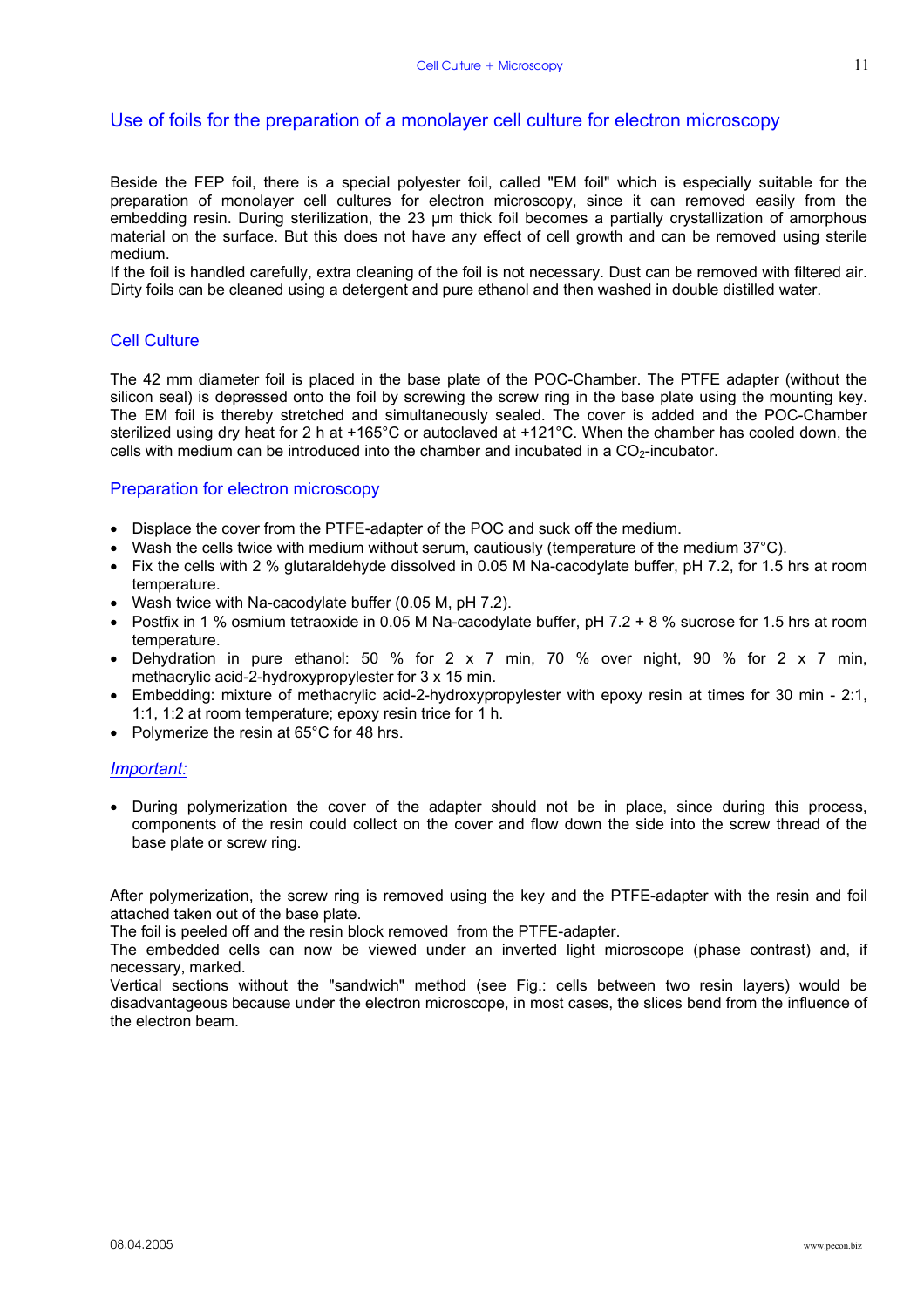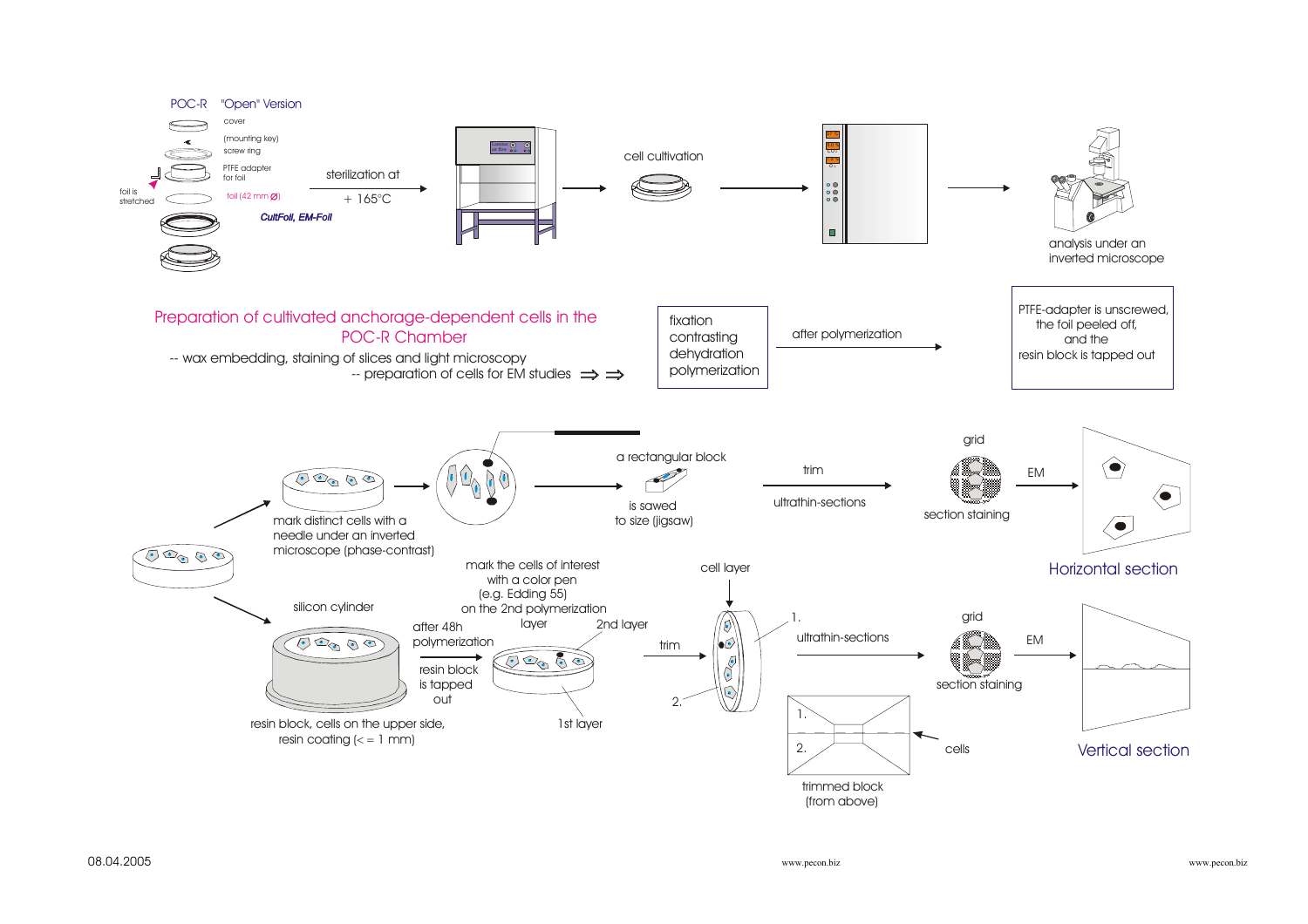### Material Description

Aluminium: Base plate and mounting key

- Aluminium is an extremely good heat conductor. The surface of these parts are heat-treated and strengthened due to an anodized coating. However, this procedure does not compatible with strong alkali cleaning materials. For this reason, these parts should only be cleaned with distilled water or 70 % ethanol.
- The black anodized base plate should not be placed into a  $CO<sub>2</sub>$ -incubator with copper trays since this will cause "electrolysis" and damage the surface of the chamber. In this case place the chamber on a glass, plastic or stainless steel base.

V2A-Steel: Perfusion adapter, Perfusion adapter **A**, Perfusion adapter **B**, screw ring, cover frame and canal tube

• The Perfusion adapter for closed cultivation should be handled with care because the rim which supports the cover slip (0.2 mm, on the outer area, 0.1 mm) can easily be bent. The canal tube can be cleaned with 70 % ethanol or other cleaning fluids and well rinsed with distilled water.

#### PTFE und FEP: Registered name Teflon<sup>®</sup> (DuPont), Hostaflon<sup>®</sup> (Hoechst)

- *PTFE adapter:* This is a very inert material which is insensitive to most cleaning materials. It is best cleaned with 70 % ethanol or other laboratory cleaning fluids and then rinsed well with distilled water. temperature: PTFE more than 200°C
- *FEP-Foil (CultFoil, PeCon):* This foil has a treated (hydropholic) and smooth (hydrophobic) surface. The thickness of the foil is 25 µm.

*To distinguish between the two surfaces* 

- a.) The hydrophilic side demonstrates an adhesion to paper.
- b.) It is not possible to write on the hydrophobic side using a felt tip pen
- *Characteristics and uses* 
	- high gas permeability
	- permeable to ionizing radiation even below 300 nm
	- non-toxic
	- inert to most cleaning materials
	- *hydrophilic* surface:

- excellent cell adhesion

- *hydrophobe* surface:
- suspension culture
- colony formation in agar or methyl cellulose
- can be easily removed from resin after embedding for electron microscopy
- temperature: +170/180°C

Silicon: Gaskets: non-toxic, gas permeable with a hardness of 40 and 60 Shore

• After use, wash immediately under running water and rinse in distilled water. If necessary, boil for 10 min in distilled water or autoclave at +121°C.

 Do not use cleaning liquids, although ethanol can be employed. temperature: + 180°C

#### Tubing material for perfusion: non-toxic

- *Silicone* is very elastic, gas permeable, can be sterilized by autoclaving as well as by dry heat (165-180°C).
- *Norprene*® is much less gas permeable, but has a longer life than silicon in a peristasltic pump. It can also be autoclaved (121°C).
- *Tygon*® tubing is crystal clear, does not oxidized, has very smooth surfaces, is elastic and ideal for peristaltic pumps. It is not particularly gas permeable and can be autoclaved (121°C).
- *Teflon*<sup>®</sup> (PTFE, TFE, FEP) is extremely inert to almost all solvents: If thin tubing is used, it can be gas permeable but is not particularly elastic. It must be connected to steel tubes of the perfusion adapters by silicon tubing and cannot be used in peristaltic pumps. It can be sterilized by dry heat or autoclaving.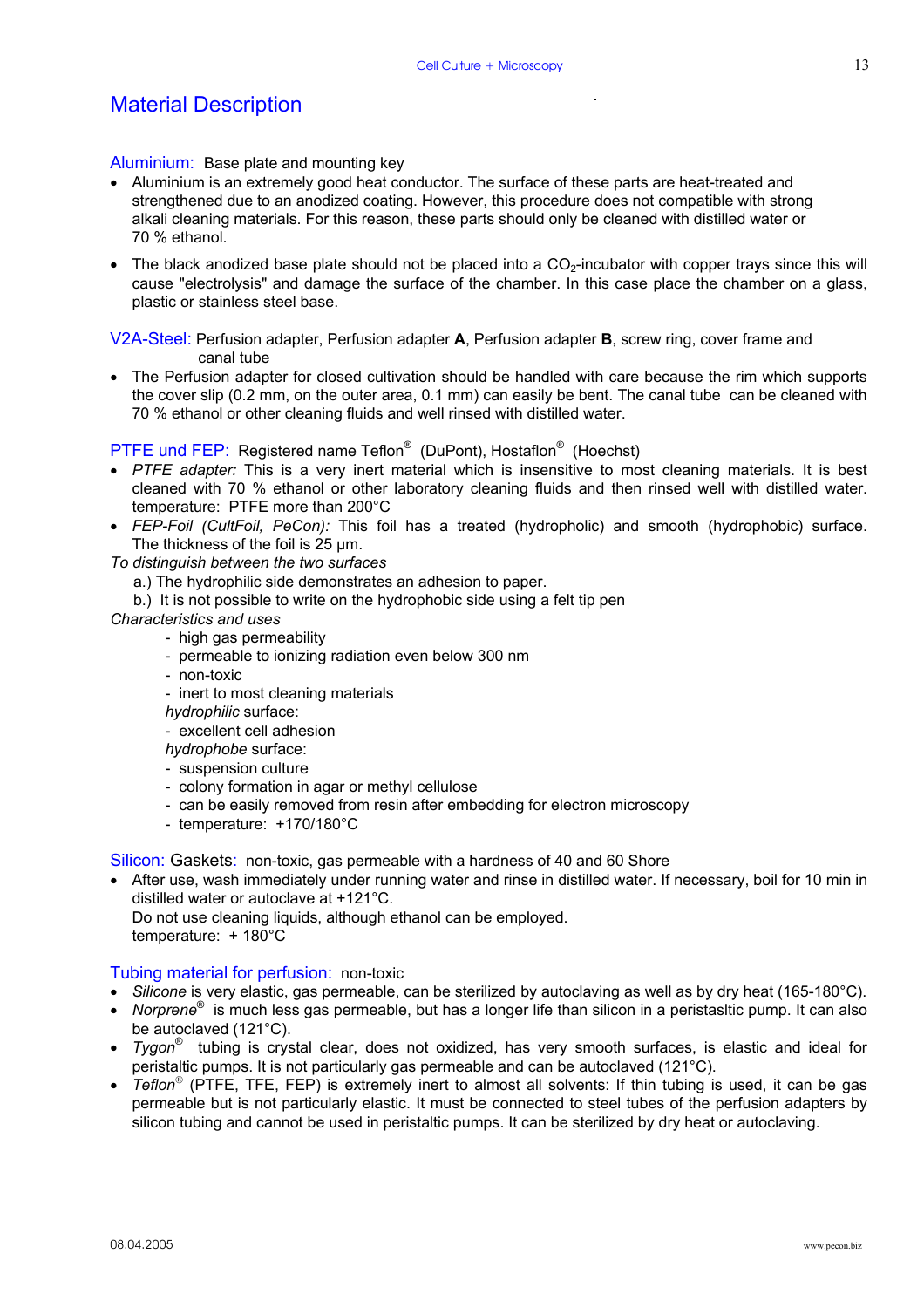Glass: cover slips, 0.17 mm

- Hydrolytic class 1, borosilicate glass. Cleaning is not usually necessary. However, normal laboratory cleaning liquids can be used followed by rinsing in distilled water. Always use a pair of tweezers to handle the cover slips and grip them only on the rim.
- *Recommended cleaning in a laminar air-flow bench:* Dip the cover glass in ethanol and let the latter drip into a beaker. Then pass the cover slip through a flame to burn off rest of the ethanol. Keep the cover slip in a horizontal position until it has cooled.

Sterilization: Either the whole chamber or parts of the chamber can be sterilized.

- Dry sterilization at +165°C to 170°C for 2 h
- Autoclaving at +121°C

After sterilization of the perfusion or *"closed"* chamber, the screw ring should again be tightened.

### Trouble-shooting

| <b>Observation</b>                                                | Possible cause                                                                                                                    | Correction                                                                            |  |
|-------------------------------------------------------------------|-----------------------------------------------------------------------------------------------------------------------------------|---------------------------------------------------------------------------------------|--|
| Glass breaks when putting<br>chamber together or by sterilization | Bad quality glass                                                                                                                 | New or different glass                                                                |  |
|                                                                   | "Closed" culture:                                                                                                                 |                                                                                       |  |
|                                                                   | Too much pressure within the<br>chamber during sterilization                                                                      | Insert a needle trough the silicon<br>walls to release pressure inside the<br>chamber |  |
|                                                                   | "Open" culture:                                                                                                                   |                                                                                       |  |
|                                                                   | Instead of the PTFE adapter for<br>"glass", the adapter for the FEP-<br>Foil has been used                                        | Change the adapter                                                                    |  |
| Chamber leaks                                                     | Screw ring not tight enough                                                                                                       | Tighten ring with key                                                                 |  |
|                                                                   | Silicon ring not properly cleaned, so Clean silicon ring again, if<br>that dust is present on the surfaces necessary with ethanol |                                                                                       |  |
|                                                                   | PTFE adapters:<br>Deep scratches or indentations in<br>the surface connecting with the<br>silicon ring                            | Use a new adapter                                                                     |  |

#### References

Pentz, S. and Hörler, H. (1992) A variable cell culture chamber for "open" and "closed" cultivation, perfusion and high microscopic resolution of living cells. J. Micros. **167**, 97-103.

Pentz, S. and Hörler, H. (1990) Beating heart cells in vitro - a cells system for drugs and toxins. Eur. J. Cell Biol.m Suppl. **30**, 51.

Freimann, R. Pentz, S. and Hörler, H. (1997) Development of a standing-wave fluorescence microscope with high nodal plane flatness. J. Micros. 187, 193-200.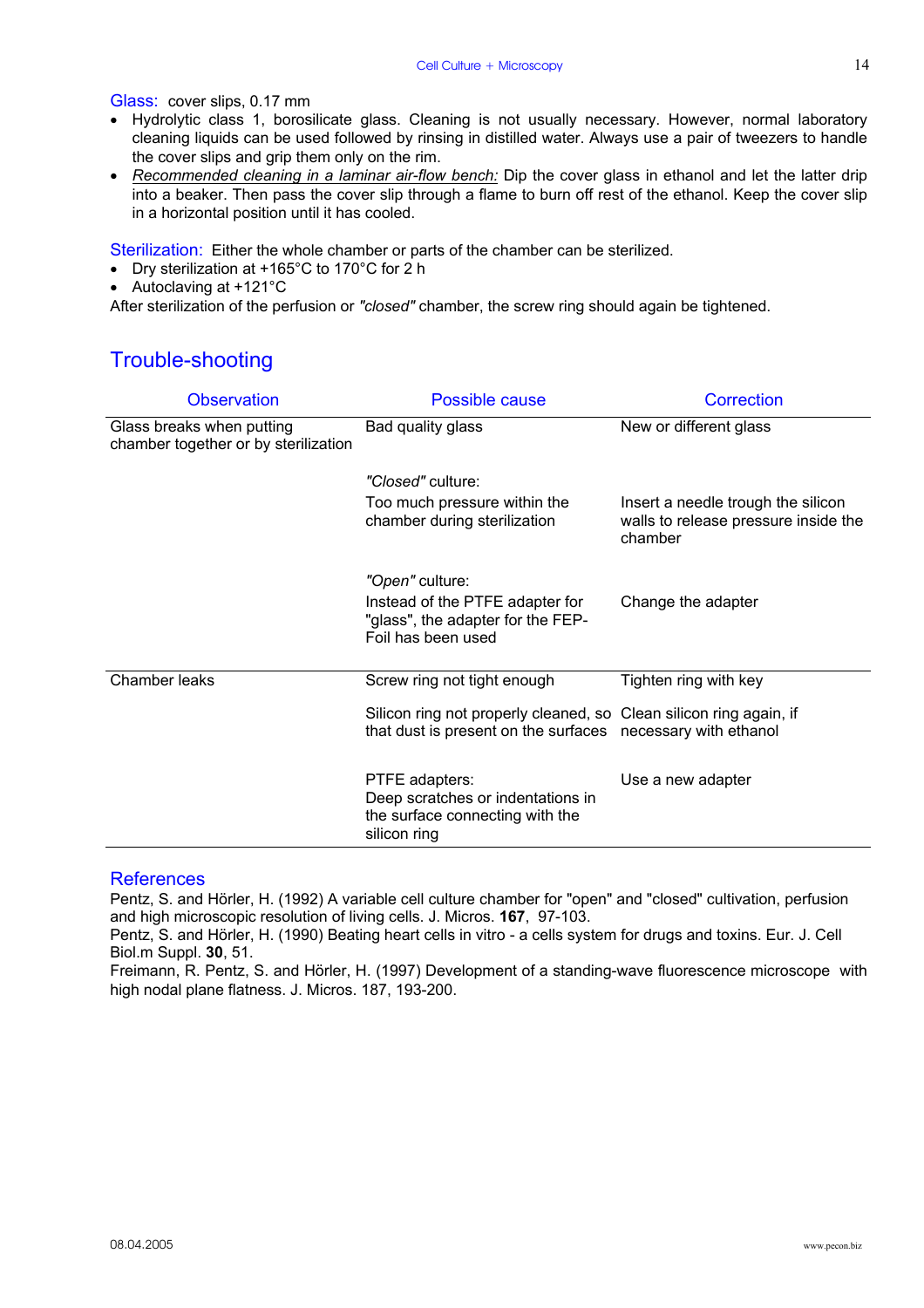# POC-R Cell Cultivation System *Order of accessories: (Perfusion, Open, Closed) PeCon GmbH*

 *Fon 0049 7305 95666 0 Fax 0049 7305 95666 90 e-mail info@pecon.biz*

| <b>Pieces</b>  | <b>Article</b>                                  |                            | <b>Order Number</b> |                     |
|----------------|-------------------------------------------------|----------------------------|---------------------|---------------------|
|                | <b>POC-R Set in case</b>                        |                            |                     | 0727.100            |
|                | Parts of the POC-Set:                           |                            |                     |                     |
| 1              | Chamber, base plate                             |                            |                     | 0727.101            |
| 1              | Mounting key                                    |                            |                     | 0727.002            |
| 1              | PTFE adapter for foil                           |                            |                     | 0727.003            |
| 1              | PTFE adapter for glass                          |                            |                     | 0727.004            |
| 1              | Cover for PTFE adapter                          |                            |                     | 0727.005            |
| 1              | Screw ring for PTFE adapter                     |                            |                     | 0727.006            |
|                | and closed culture system                       |                            |                     |                     |
| 1              | Perfusion adapter                               |                            |                     | 0727.107            |
| $\overline{2}$ | Gasket, silicon                                 | 42 $\times$ 2 $\times$ 0.5 | mm                  | 0727.023            |
| 1              | Screw ring for perfusion adapter                |                            |                     | 0727.008            |
| 3              | Gasket, silicon                                 | $35 \times 1.0$            | mm                  | 0727.010            |
| $\overline{2}$ | ditto                                           | 42 x 0.5                   | mm                  | 0727.011            |
| 5              | ditto                                           | 42 x 1.0                   | mm                  | 0727.012            |
| 4              | ditto                                           | 42 x 2.0                   | mm                  | 0727.013            |
| 1              | Silicon tube                                    | $1.0 \times 2.4$           | mm, 1 m             | 0727.018            |
| 100            | Cover slip                                      | 32 x 0.17                  | mm                  | 0727.015            |
| 100            | Cover slip                                      | 42 x 0.17                  | mm                  | 0727.016            |
| 25             | FEP foil, (CultFoil)                            | 42 x 0.025                 | mm                  | 0727.017            |
| Accessories    | (not included in the set)                       |                            |                     |                     |
| <b>Pieces</b>  |                                                 | <b>Article</b>             |                     | <b>Order Number</b> |
| 1              | Perfusion adapter, flat, screw-in               |                            |                     | 0727.121            |
|                | with a PTFE adapter, open cultivation and cover |                            |                     |                     |
| 1              | FoilCover for POC-R chamber (open cultivation)  |                            |                     | 0727.025            |
|                | consisting of tension ring and base ring        |                            |                     |                     |
| 25             | CultFoil (25µm) for FoilCover                   |                            |                     | 0727.026            |
| 25             | EM foil                                         | 42 x 0.023                 | mm                  | 0727.024            |

### POC-R Set in case

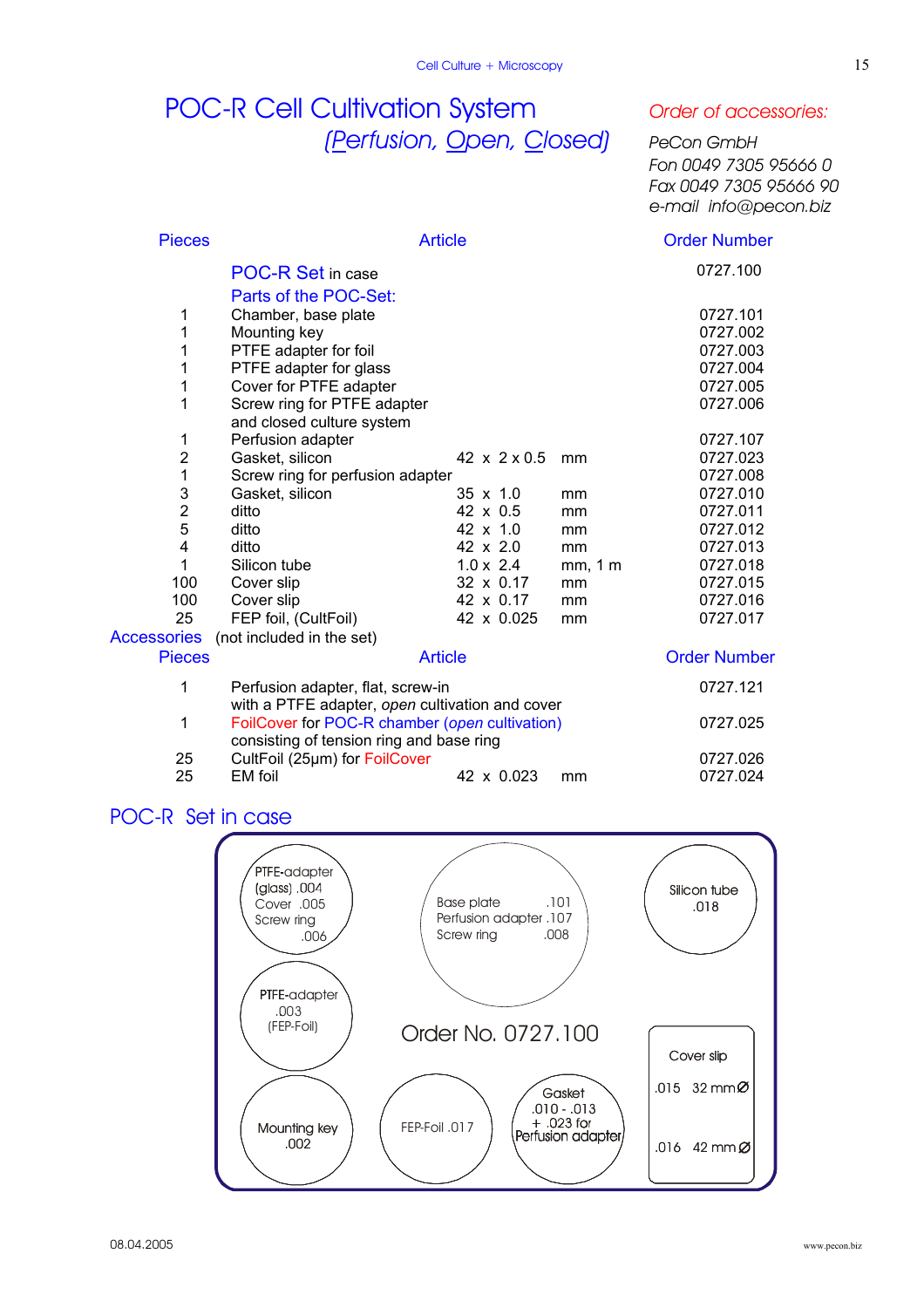# **FoilCover** for POC-R Chamber / POCmini Chamber ("open cultivation") and Petri dishes

#### Reduction of evaporation of water out of nutrition media, agar and methylcellulose.

Petri dishes used for cell and tissue culture are generally disposable dishes (polysterene) with a cover which rests loosely and slightly prone on the top of the dish. This guarantees the exchange of the gas phase between ambient air and dish atmosphere.

The *disadvantage* of this construction is a relatively *high rate of evaporation* leading to a higher concentration of ions in the medium and thus damage to cultivated cells. Therefore, most of the incubators have a relative humidity of more than 90% at 37°C.

Cells, which are cultivated in Petri dishes in incubators with a low relative humidity (e.g. microscope incubators, Zeiss), should be better protected against evaporation of water.

The rate of evaporation in Petri dishes can be reduced by a special cover. The cover has an optically clear foil (CultFoil), which is *permeable* for gasses like  $CO<sub>2</sub>$ ,  $O<sub>2</sub>$ , N<sub>2</sub>; in contrast, water molecules can pass this foil only at higher temperature and pressure (i.e. during autoclaving). The foil rests directly on the rim of the dish.



stretching ring (stainless steel)

CultFoil, gas permeable

base ring (stainless steel)

The cover consits of: base ring, foil and streching ring and can be assembled very easily. The sterilization is realized after assembly in an autoclav (+121°C) or by dry heating at approx. +165°C. If after use the foil in the cover is not cracked, it can be used again after sterilization.

### Comparison of the rate of evaporation:

#### CO2-incubator versus microscope incubator.

Evaporation of water out of "60" Petri dishes (5 ml Hank's buffer) in the incubation system of an inverted microscope compared to Petri dishes in a conventional  $CO<sub>2</sub>$ -incubator:



|                            | normal cover | FoilCover | relative humidity<br>of ambient air |
|----------------------------|--------------|-----------|-------------------------------------|
| microscope incubator       | $40$ ul/h    | ' 4 μl/h  | $20\%$ at 37 °C                     |
| CO <sub>2</sub> -incubator | 3 $\mu$ l/h  |           | 95% at $37^{\circ}$ C               |

**Incubation system on the inverse microscope:**

CTI-Controller 3700, Tempcontrol 37-2, Incubator S, Heating Insert P

The measured values demonstrate a distinct advantage of the FoilCover, especially if cultivated cells are investigated in Petri dishes or the POC-R Chamber / POCmini Chamber ("open cultivation") under the microscope.There are four different types of FoilCover

| Description                                      | Order No. |
|--------------------------------------------------|-----------|
| 1 Cover for POC-R Chamber ("open cultivation")   | 0727026   |
| consisting of stretching ring and base ring      |           |
| 1 package à 25 pcs CultFoil, 25 µm               | 0727.026  |
| 1 Cover for POCmini Chamber ("open cultivation") | 0730.020  |
| consisting of stretching ring and base ring      |           |
| 1 package à 25 pcs CultFoil, 25 µm               | 0730.021  |
| 1 Cover for 35 mm Petri dishes                   | 0701.000  |
| consisting of stretching ring and base ring      |           |
| 1 package à 25 pcs CultFoil, 25 µm               | 0701.001  |
| 1 Cover for 60 mm Petri dishes                   | 0702.000  |
| consisting of stretching ring and base ring      |           |
| 1 package à 25 pcs CultFoil, 25 µm               | 0702.001  |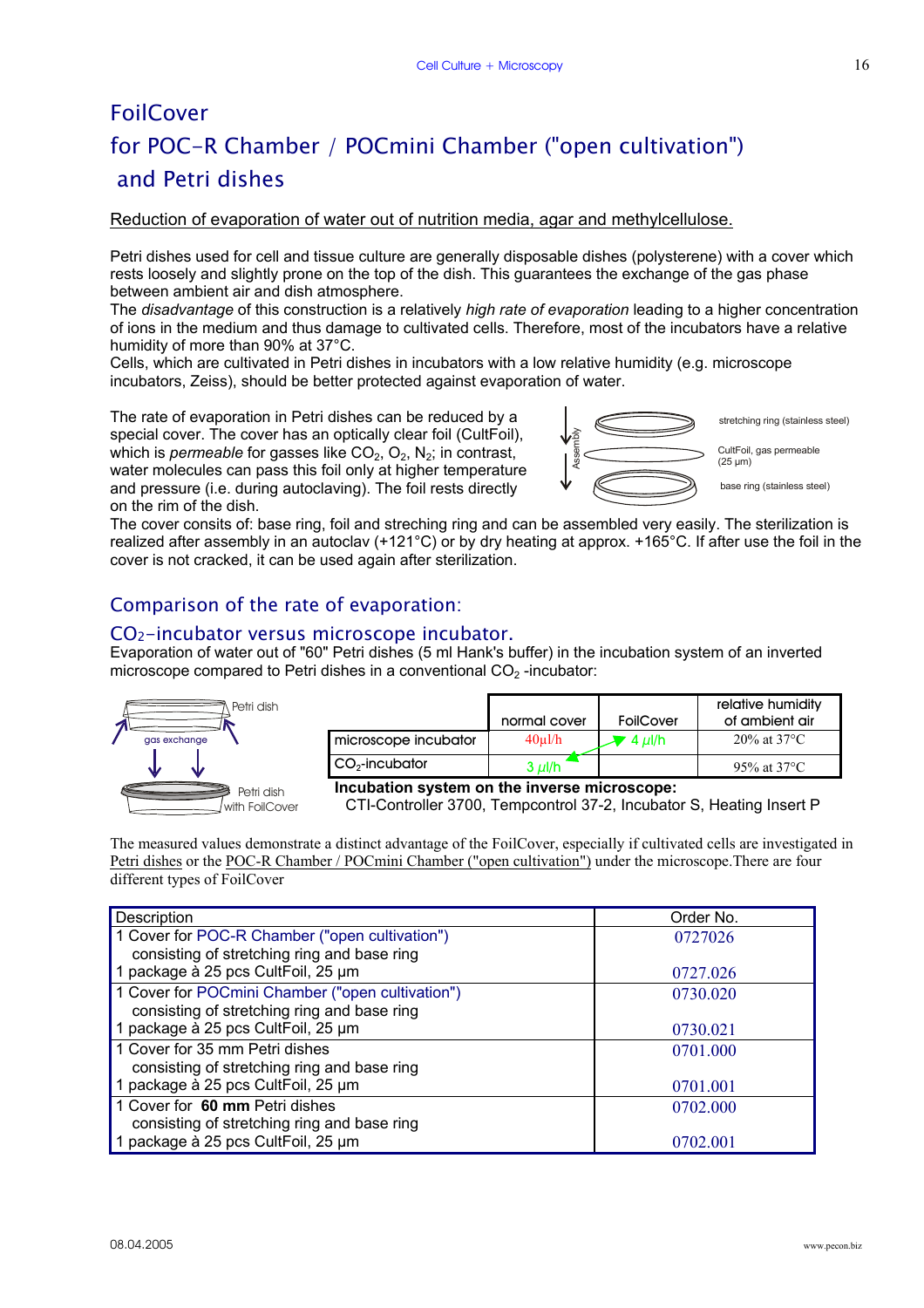### Perfusion of Cell Culture in the POC-R

Regulation of °C and pH-value using the incubation system on the inverted microscope (Axiovert 100, 135, 200) with scanning stage or mechanical stage

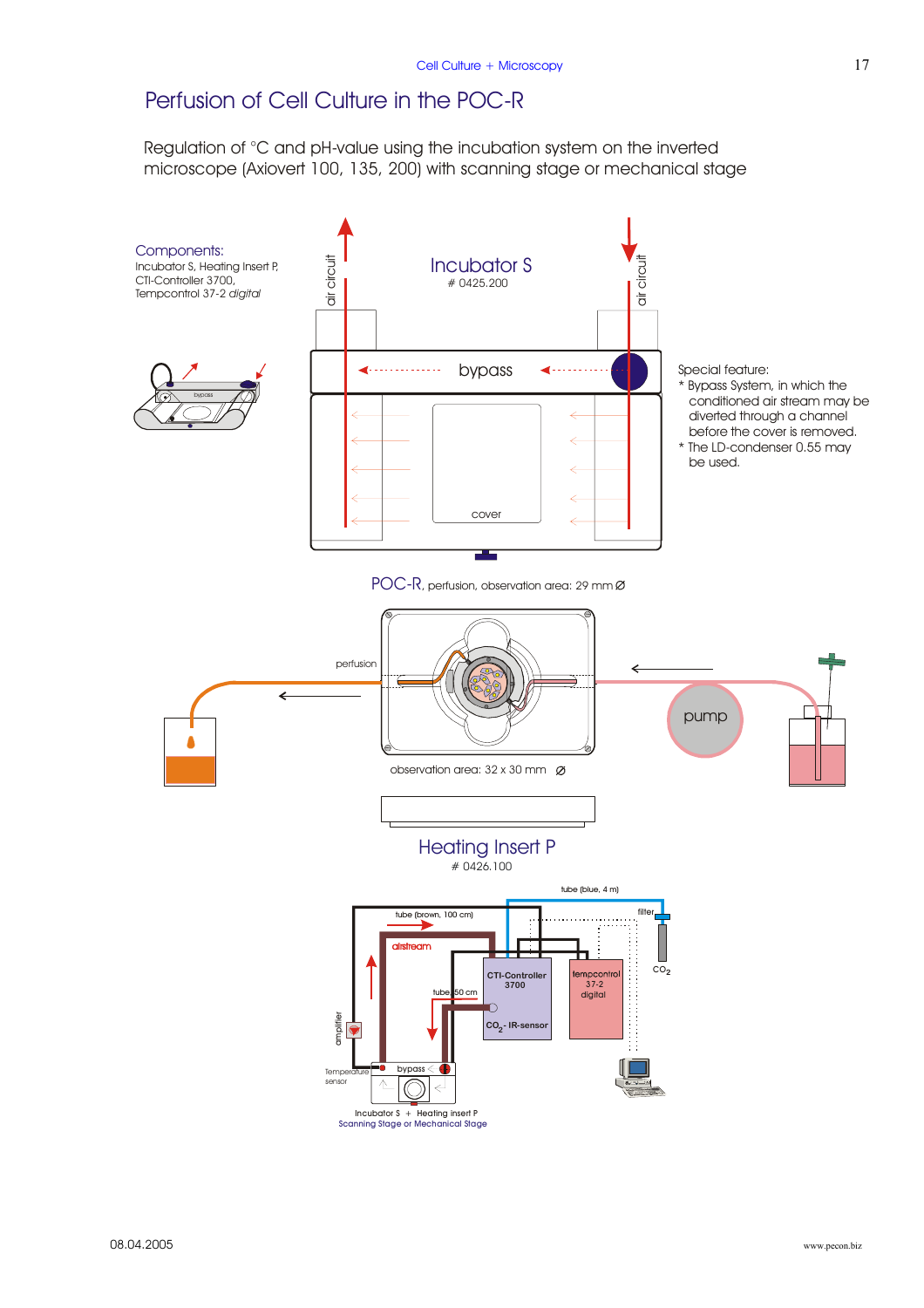# POC-R Zellkultivierungssystem für die Mikroskopie

Ein Kammer-System für Zellen *in vitro* - für

Perfusion, "Offene" und "Geschlossene" (Closed) Kultivierung.

Durch verbesserte Mikroskope, Objektive, optische Verfahrensweisen ist es heutzutage möglich, höhere Anforderungen an die mikroskopische Analyse lebender Zellen zu stellen. Parallel dazu sind heizbare Mikroskoptische und Klimaboxen erhältlich, die die Temperatur bei der mikroskopischen Analyse von Zellen auf einen vorgegebenen Wert stabilisieren. Zusätzlich kann in einer Klimabox neben der Temperatur auch der pH-Wert im Nährmedium über den CO<sub>2</sub>-Wert der Luft eingestellt werden (Carl Zeiss, Göttingen). Diese Regelung ist ein weiterer Schritt zur Stabilisierung bestimmter Parameter und damit auch zu einer notwendigen Standardisierung für *in vitro*-Tests.

Das POC-R - Kammer System erfüllt Bedingungen, die für den Einsatz der verschiedenen mikroskopischen Verfahren bei lebenden Zellen notwendig sind.

 *"Geschlossene" Perfusion "Geschlossene" Kultivierung* 

#### *Das System mit einer runden Basisplatte bietet 4 verschiedene Anwendungsversionen*



 *"Offene" Perfusion "Offene" Kultivierung* 





Maße der Grundplatte58 Ø x 5,5 mm (Aluminium, schwarz eloxiert)

*Es können die Heizbaren Universalhalterahmen A-H, K-H oder M-H und Heizeinsatz P verwendet werden* 

#### **Kultivierungsfläche**

• Kultivierung auf Glas: Deckglas 0,17 mm (idealer Brechungsindex für alle Objektive) oder auf Folie (z.B. CultFoil, 0,025 mm, gaspermeabel).

Beobachtungsbereich (29 - 32 mm ∅)

• Es kann mit hochauflösenden Ölimmersionsobjektiven ein bestimmtes Areal abgefahren werden.

#### Variable Kammerhöhe

• Bei der *geschlossenen* Kultivierung kann der Abstand zwischen dem unteren und dem oberen Deckglas verändert werden (1 mm oder 2 mm Dichtung). Die Kammer kann mit der Unter- oder Oberseite auf dem Mikroskoptisch liegen. Dadurch ist die Kammer auch an Mikroskopen "aufrechter" Bauweise einsetzbar.

#### Perfusion

• Bei der Perfusion im *"geschlossenen"* System beträgt die Kammerhöhe 0,7 mm (oder weniger). Die Kammer ist umbaubar

- Ein Wechsel zwischen *"offener"* Kultivierung, *"geschlossener"* Kultivierung und den Perfusionseinsätzen ist möglich.
- Die Zellen können auf Deckgläsern (42 mm Ø) in Petrischalen (60 mm ∅) vorkultiviert werden.

#### **Allgemein**

- leichte Handhabung, schnelle Montage
- Verwendung von nicht-toxischem Material
- gute Sterilisierbarkeit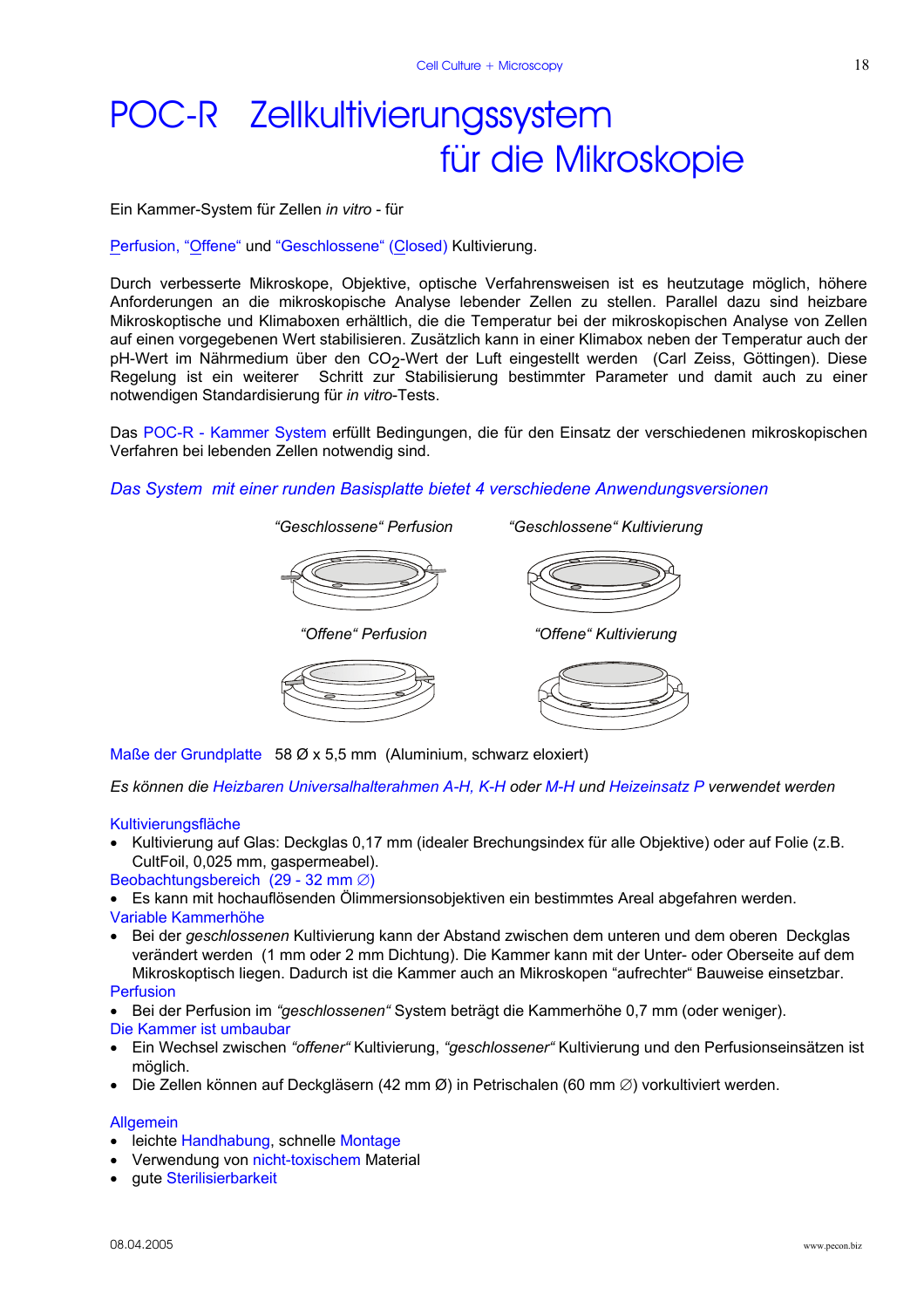### Ansicht des POC-R Systems: (Originalgröße)



Geschlossene Perfusion Geschlossene Kultivierung Beobachtungsbereich: 6,6 cm<sup>2</sup>,  $\varnothing$  29 mm Gewicht (ca): 34 g



Beobachtungsbereich:  $8 \text{ cm}^2$ ,  $\varnothing$  32 mm Gewicht (ca): 27 g



Offene Kultivierung **Communist Communist Communist Communist Communist Communist Communist Communist Communist Communist Communist Communist Communist Communist Communist Communist Communist Communist Communist Communist C** Beobachtungsbereich: 6,6 cm<sup>2</sup>,  $\varnothing$  29 mm Gewicht (ca): 39 g



Beobachtungsbereich: 6,6 cm<sup>2</sup>,  $\varnothing$  29 mm Gewicht (ca): 68 g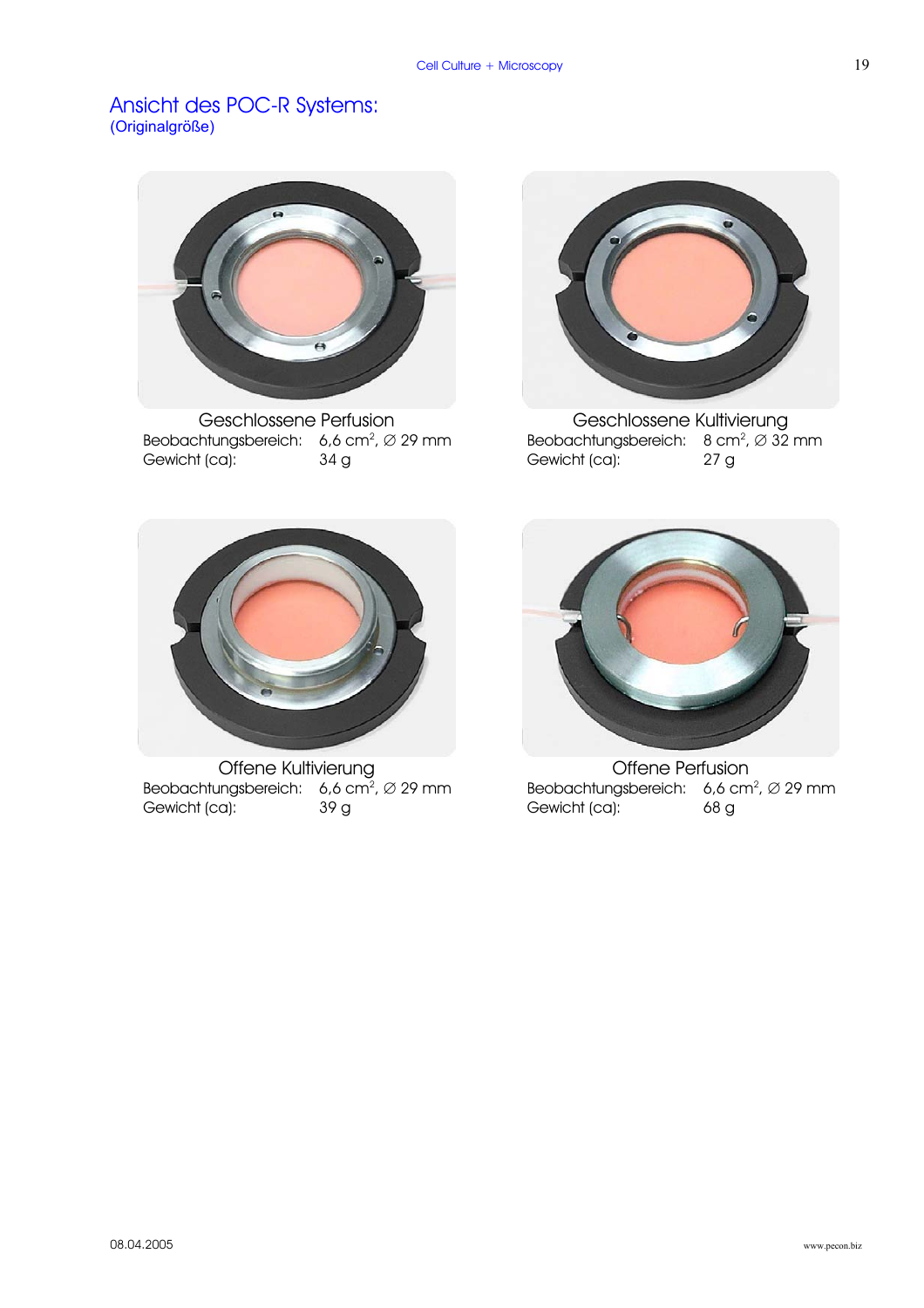# "Geschlossene" Zellkultivierung in der POC-R - Kammer



unter dem Laminar Air Flow.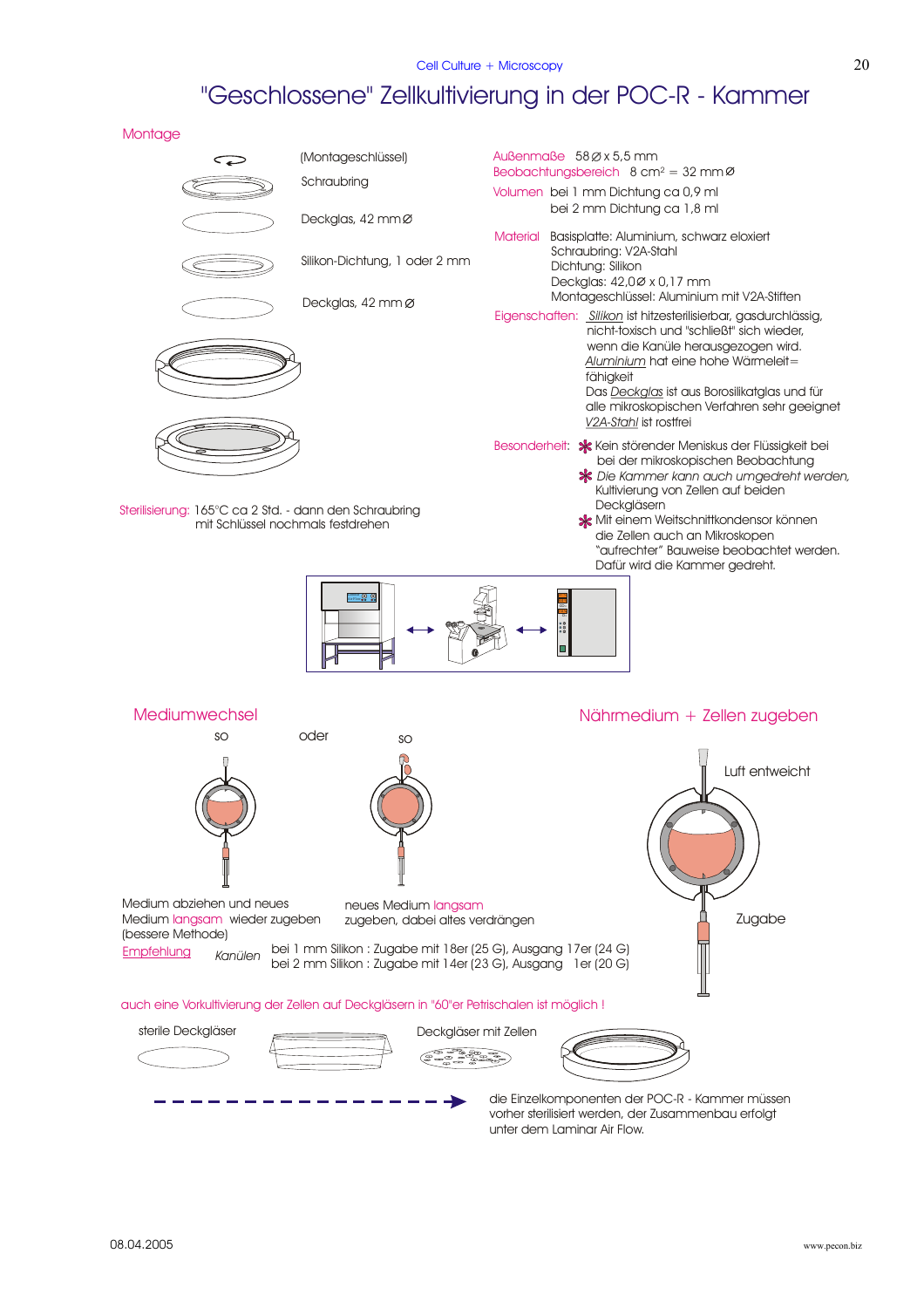# Perfusion in der "geschlossenen" Kultivierungskammer

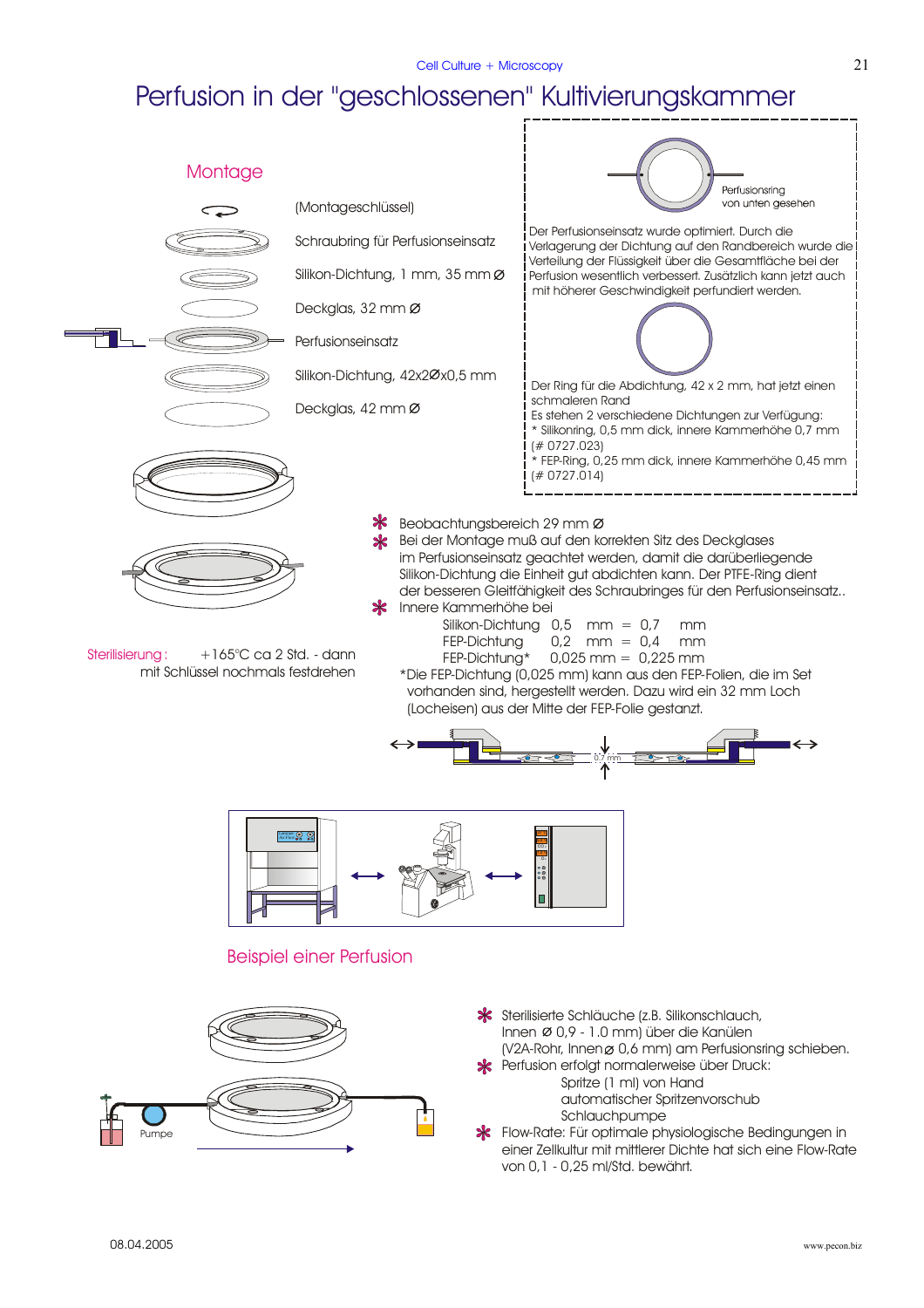# "Offene" Zellkultivierung in der POC-R - Kammer





Nährmedium, Zellen etc. zugeben oder wegnehmen wie bei einer Petrischale,

auch eine Vorkultivierung der Zellen auf Deckgläsern in "60"er Petrischalen ist möglich !



\* Umbau von "offener" Kultivierungskammer (Glasboden) in die "geschlossene" Perfusionseinheit bei 0,5 mm Silikon-Dichtung unter dem Laminar Air Flow: Montageschlüssel sterilisieren - PTFE-Einsatz entfernen - sterilen Perfusionseinsatz mit Deckglas (32 mm Ø) und Silikon-Dichtung einsetzen und mit dem speziellen Schraubring fixieren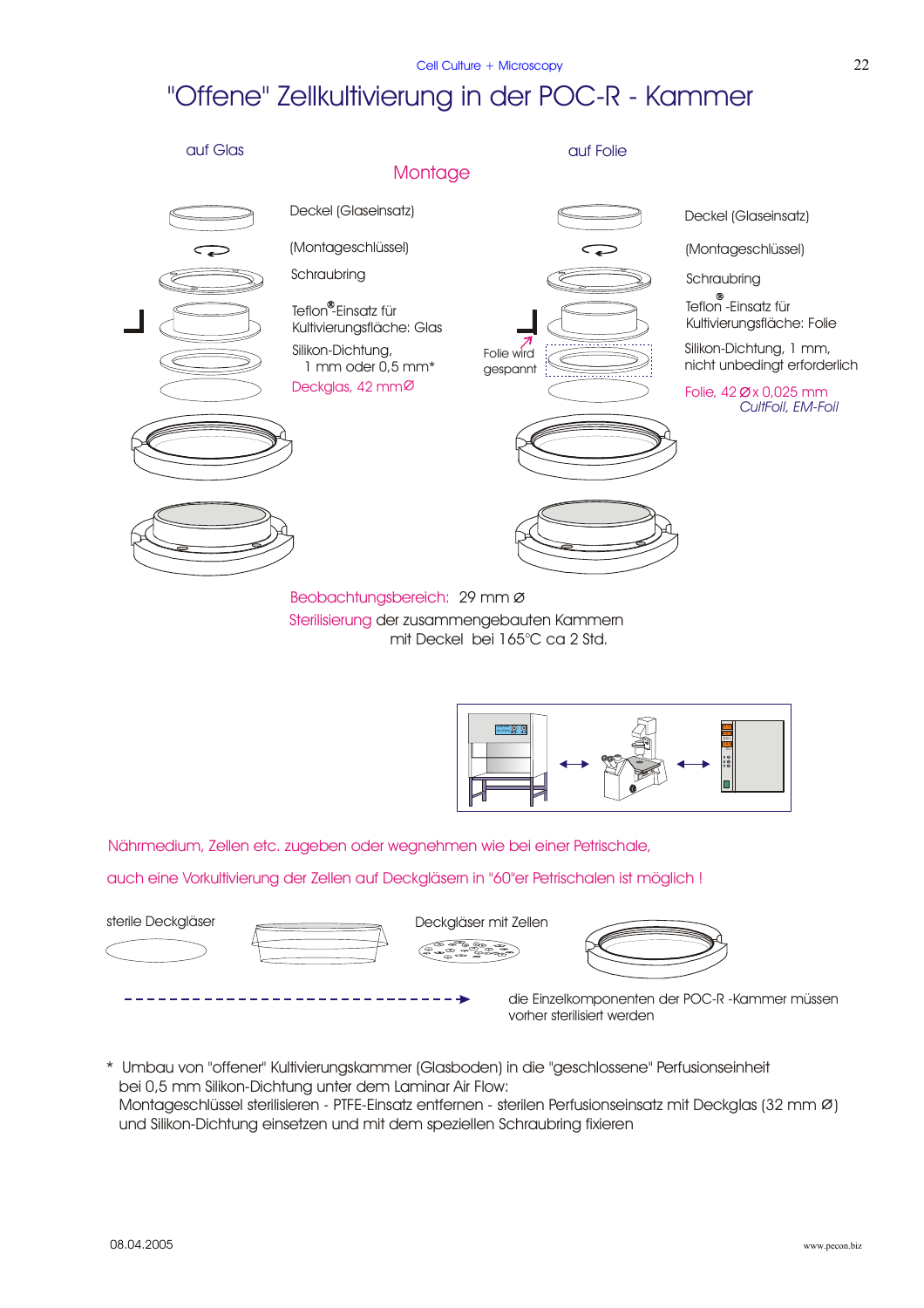# Perfusionseinsatz für die "offene" Kultivierung von Zellen

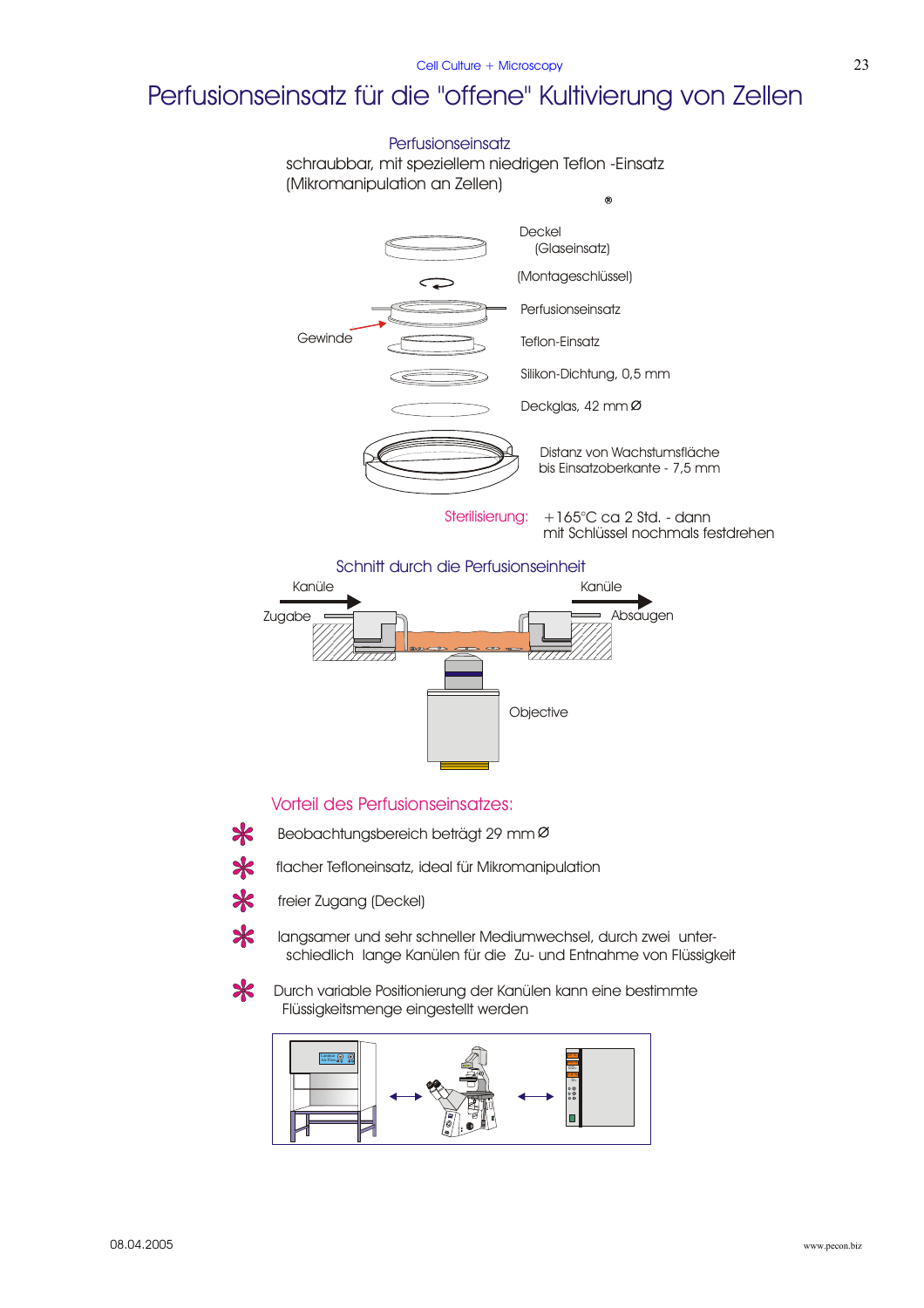### Beispiel einer Perfusion



#### Schlauchpumpe

Bei einer Mehrkanal-Pumpe kann die *Zufuhr* und das *Absaugen* der Flüssigkeit durch nur e*ine* Pumpe erfolgen, wobei das Medium durch einen Schlauch mit einem etwas größeren Innendurchmesser abgesaugt wird.

#### **Spritzenvorschub**

Statt einer Schlauchpumpe kann auch ein Spritzenvorschub bei der Zugabe von Medium verwendet werden.

#### Mediumflasche

In den Deckel der Flasche wird eine ca 25 mm große Öffnung gebohrt, die mit einer ca 4 mm starken Silikonplatte abgedichtet wird. Eine Kanüle (z.B. Injektionskanüle 1.2, 15 mm lang) wird umgekehrt (Ansatzstelle für die Spritze in die Flasche) durch die Silikondichtung gestoßen und vorsichtig umgebogen. Der Druckausgleich in der Flasche ist durch eine weitere Kanüle (z.B. 1er Kanüle) mit aufgesetztem Sterilfilter (hydrophob), die ebenfalls durch die Silikondichtung gestoßen wird, gewährleistet.

#### Schlauch 1

Schlauch in der Pumpe für Mediumzufuhr (z.B. Silikon, ) *Innendurchmesser 0,7 mm*

#### Schlauch 2

Schlauch in der Pumpe für Mediumentnahme (z.B. Silikon, Innendurchmesser 1,0 mm) Der Außendurchmesser des Kanülenrohrs im Perfusionseinsatz und Perfusionsaufsatz ist *1,4 mm.* Es können verschiedene Schlauchmaterialien verwendet werden, z.B. Silikon, Norprene®, Tygon®, Teflon®, Alle Zubehörteile können trockensterilisiert, ca 2 Std. bei +165°C oder bei +121°C autoklaviert werden. *Siehe Materialbeschreibung !*

#### Perfusionsablauf

#### langsamer Mediumwechsel

Das Medium gelangt durch die Kanüle und die sterilisierten Schläuche (Silikon etc.) über die Schlauchpumpe in die POC-R - Kammer (längere Kanüle in der Kammer) und wird durch die kürzere Kanüle über die Schlauchpumpe wieder abgesaugt.Die Durchflußgeschwindigkeit kann in einem weiten Bereich variiert werden. Für optimale physiologische Bedingungen in einer Zellkultur mit mittlerer Dichte hat sich z.B. eine Flow-Rate von ca 0,1 - 0,25 ml/Std. bewährt. Bei *Langzeitbeobachtungen a*m inversen Mikroskop müssen die Temperatur und der pH-Wert konstant gehalten werden. Für diese Untersuchungen ist eine *Klimabox* (Temperatur- und CO<sub>2</sub>-Steuerung) mit heizbarem Mikroskoptisch (Carl Zeiss, Leica) notwendig. Die Vorratsflasche mit Medium kann bei dieser Konfiguration außerhalb der *Klimabox* stehen,wobei bei langsamer Perfusion die Mediumerwärmung und die pH-Einstellung in dem Teil des gasdurchlässigen Schlauches erfolgt (Silikon), der innerhalb der Klimabox ist. schneller Mediumwechsel

#### Bei einem sehr schnellen Mediumwechsel kann über die lange Kanüle im Perfusionsaufsatz, bzw. Perfusionseinsatz abgesaugt (Vakuum) und anschließend via Spritze, Schlauch und kurze Kanüle im Perfusionsaufsatz, bzw. Perfusionseinsatz eine definierte Mediummenge wieder zugegeben werden. Der Mediumwechsel kann auf diese Weise in ca 8 sec. erfolgen (Zugabe von 2,5 ml Medium in 4 sec. und Entahme durch Vakuum in 4 sec.) bei einem Innendurchmesser der Schläuche von 0,7 mm. Da der Innendurchmesser der Kanülen bei bei den Perfusionsringen 1,2 mm beträgt, kann die Geschwindigkeit von Zugabe und Entnahme des Mediums mit Schläuchen mit größerem Innendurchmesser noch erhöht werden. Die Zeit reduziert sich dann auf je 2,5 - 3 sec..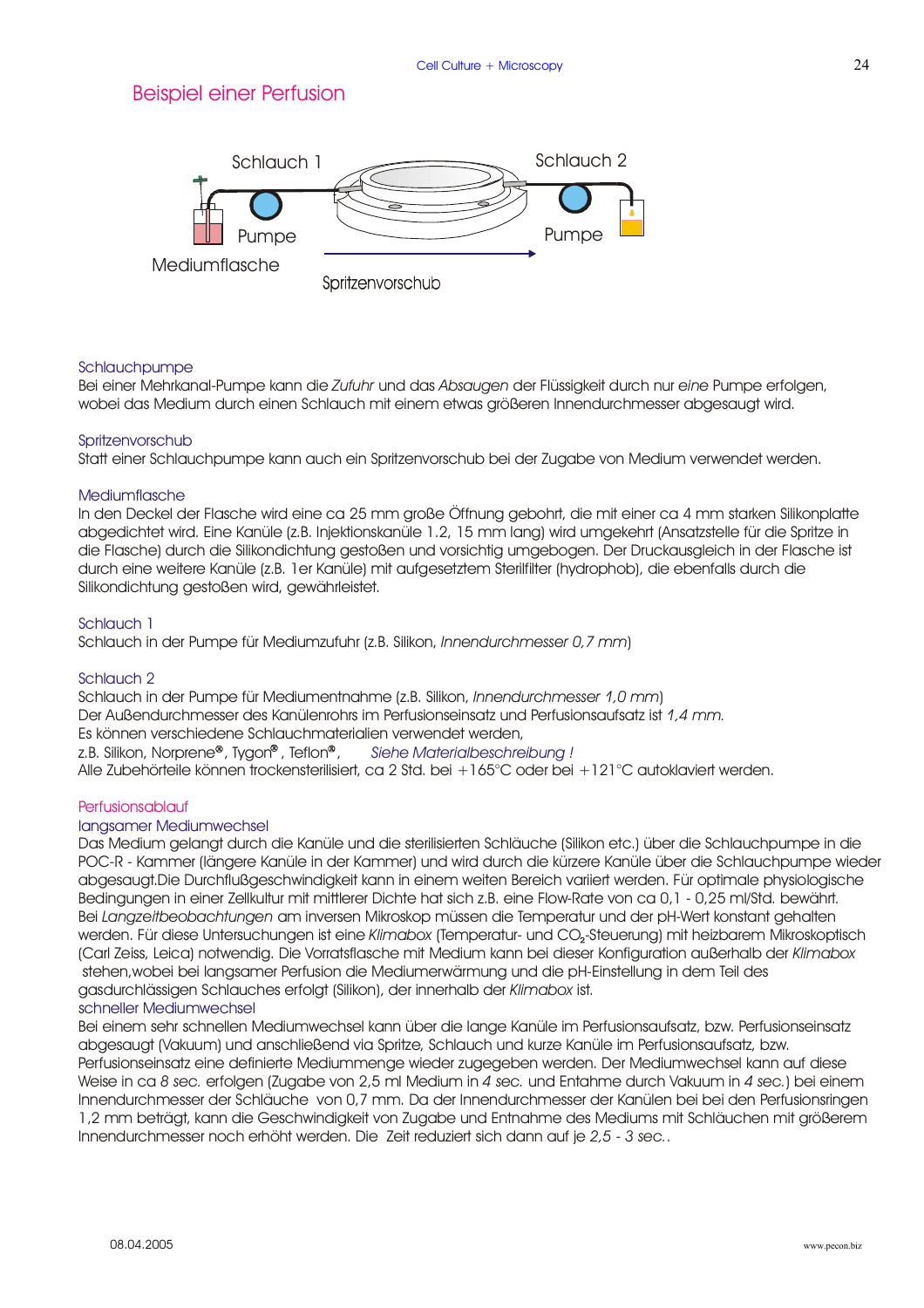# POC-R Zellkultivierungssystem an Mikroskopen "aufrechter" Bauweise

Das POC-R - Kammer System kann auch an Mikroskopen "aufrechter Bauweise" eingesetzt werden, wobei der Arbeitsabstand der Objektive und Kondensoren ausschlaggebend ist.



Die POC-R - Kammer kann auch umgedreht auf den Mikroskoptisch, bzw. in die Halterahmen gelegt werden

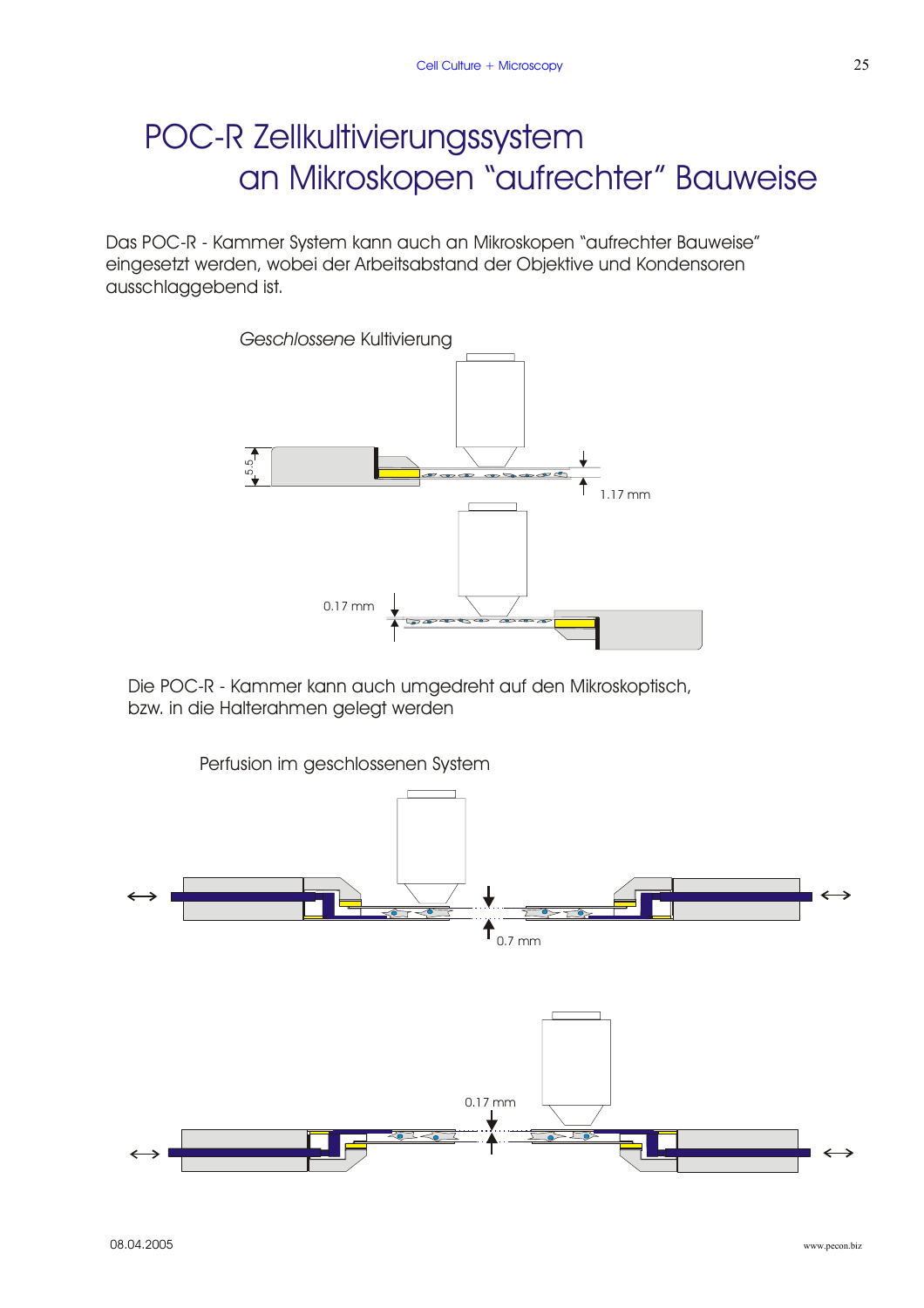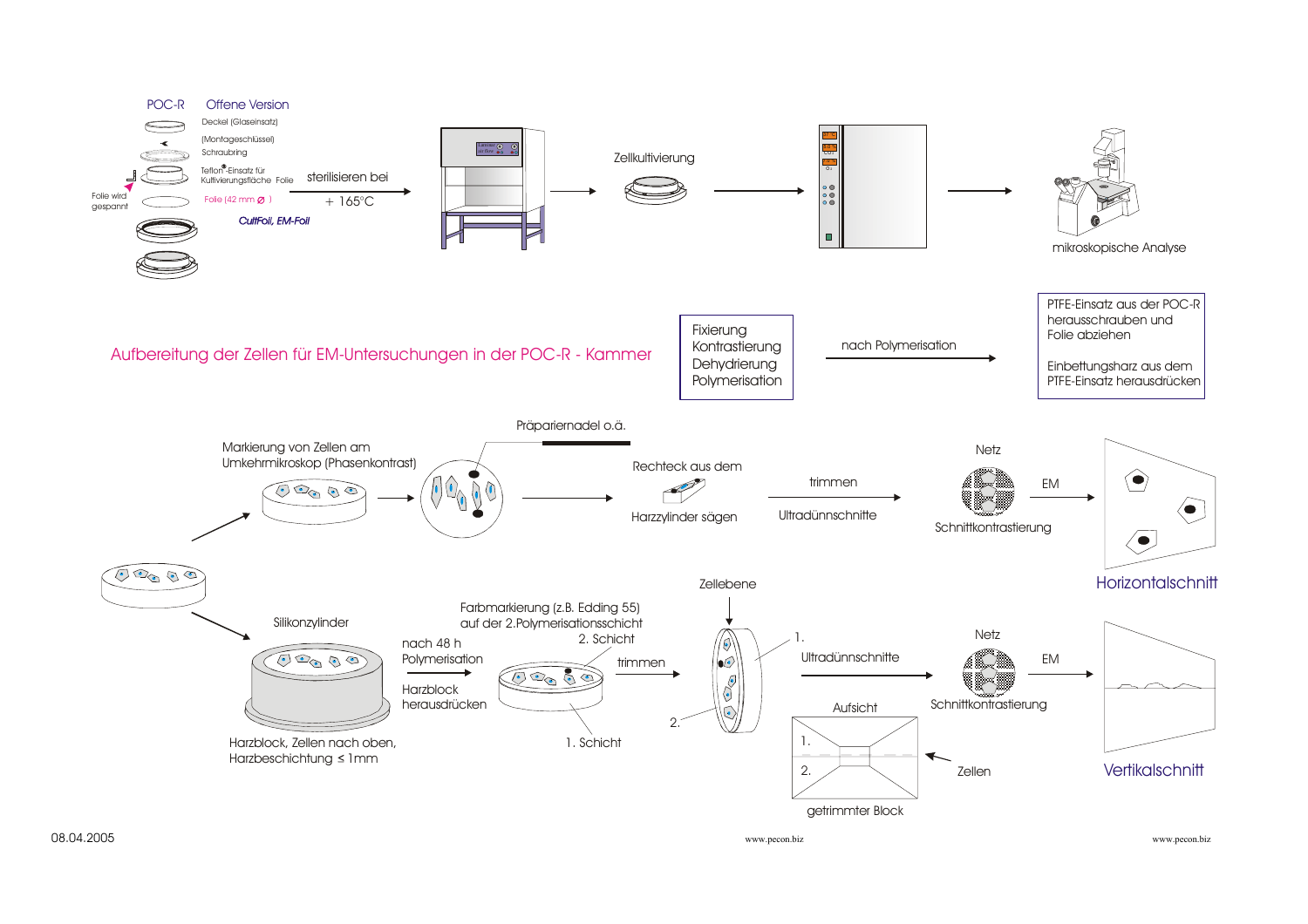### Folie für die Aufbereitung einer Monolayer-Zellkultur für das Elektronenmikroskop

Die EM-Folie, eine spezielle Polyesterfolie, ist besonders für die elektronenmikroskopische Präparation von Monolayer-Zellkulturen geignet, da sie sehr leicht vom Einbettungsharz abgezogen werden kann.

Bei der Sterilisierung tritt eine leichte Trübung der 23µm starken Folie auf, die aber keinen Einfluß auf das Zellwachstum hat. Diese Trübung ist eine Änderung des amorphen in einen teil-kristallinen Zustand des Polyestermaterials. Die EM-Folie ist nur sehr gering durchlässig für Gase und Wasserdampf.

Bei sorgfältiger Handhabung ist eine zusätzliche Reinigung der Folie nicht notwendig. Staub wird mit gefilterter Preßluft entfernt. Verschmutzte Folie sollte mit Detergenzien oder 70 % Ethanol gereingt und sorgfältig mit Aqua dest. nachgespült werden. Es wird empfohlen nach der Sterilisierung die Innenkammer mit sterilem Aqua dest. zu spülen.

#### **Zellzüchtung**

Die vorgestanzte EM-Folie (42 mm ∅) in die Grundplatte einlegen und mit dem Montageschlüssel den Schraubring mit dem PTFE-Einsatz (Folie) ohne Silikon-Dichtung fest in die POC-R - Kammer einschrauben. Die EM-Folie erhält so ihre notwendige Spannung und wird gleichzeitig am inneren Einsatzrand abgedichtet. Mit dem aufgesetzten Deckel wird die POC-R - Kammer 2 Std. bei +165°C trocken sterilisiert oder bei +121°C autoklaviert.

Die Zellen werden mit Nährmedium in die Kammer gebracht und im CO<sub>2</sub>-Schrank inkubiert.

#### Präparation für das Elektronenmikroskop

- Deckel entfernen, Nährmedium absaugen und Zellen 3x mit Medium ohne Serum (37°C) spülen
- *Fixierung* mit 2 % Glutaraldehyd in 0,05 M Natrium-Cacodylat-Puffer, pH 7,2, für 1 Std.
- *Waschen* mit 0,05 M Natrium-Cacodylat-Puffer
- *Kontrastierung* in 1 % Osmiumtetroxid in 0,05 M Cacodylat-Puffer, pH 7,2 + 8 % Sucrose für 1,5 Std.
- *Dehydrierung* in aufsteigender Ethanolreihe
- *Einbettung* in Epoxidharz über Methacrylsäure-2-hydroxy-polyester.
- Schichtdicke: 2 3 mm
- *Polymerisation* ca 48 Std. bei +65°C

#### *Wichtig:*

- Während und nach der Einbettung darf der Deckel nicht aufgesetzt werden
- Es darf kein Einbettungsharz in das Gewinde (Grundplatte Schraubring) fließen

Nach der Polymerisation wird der Schraubring und PTFE-Einsatz mit dem Montageschlüssel herausgeschraubt, der PTFE-Einsatz mit dem Harz und der Folie entnommen, die Folie vom Einbettungsharz abgezogen und das Harz mit den eingebetteten Zellen aus dem Einsatz herausgedrückt.

Die eingebetteten Zellen können jetzt lichtmikroskopisch (Phasenkontrast) betrachtet und gegebenenfalls markiert werden.

Für das grobe Zurechtschneiden eignet sich im besonderen Maße eine Dekupiersäge.

Da die Zellen direkt unter der Oberfläche des Harzes eingebettet sind, müssen schon beim Horizontalschnitt und bei einer gewünschten Darstellung der Kontaktfläche, Folie - Zelle, die ersten Schnitte auf die Grids gebracht werden.

Danach kann die übliche Schnittkontrastierung mit Uranylacetat und Bleicitrat erfolgen.

An Vertikalschnitten konnte gezeigt werden, daß die Zellen beim Abziehen der Folie nicht beschädigt werden.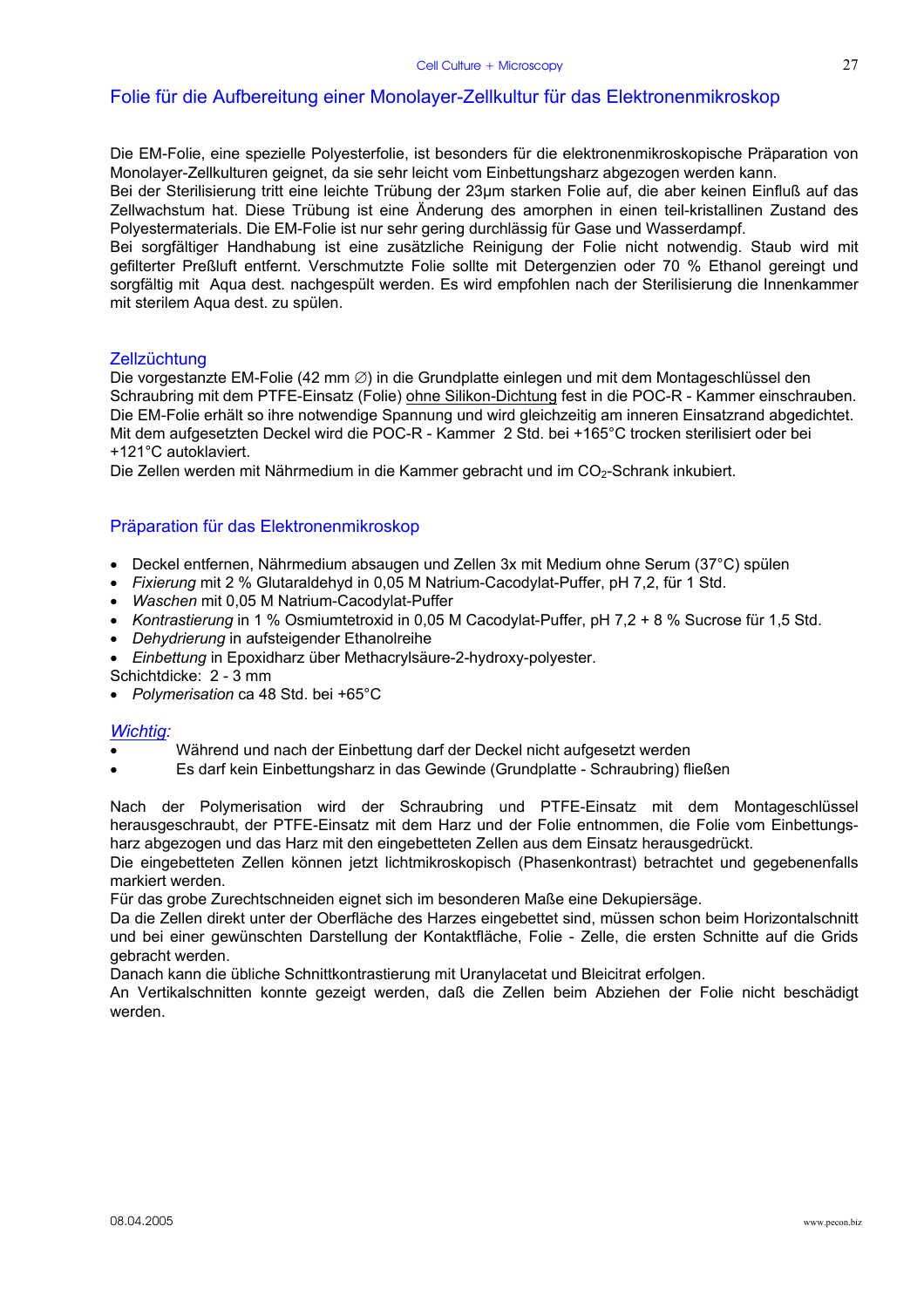### Materialbeschreibung

#### Aluminium: Grundplatte, Montageschlüssel

- Aluminium hat eine gute Wärmeleitfähigkeit. Die Teile sind oberflächenvergütet gehärtet durch eine Eloxalschicht. Diese Vergütung verträgt keine starken alkalischen Reinigungsmittel. Die Teile sollten deshalb z.B. nur mit 70 % Ethanol oder mit Aqua dest. gereinigt werden.
- Die schwarz eloxierte Grundplatte darf in CO<sub>2</sub>-Inkubatoren mit hoher Luftfeuchtigkeit nicht direkt auf Kupferplatten gelegt werden, da sonst durch "Elektrolyse" die Oberfläche beschädigt werden kann. Für diesen Fall kann man eine Glas-, Plastik- oder Edelstahl-Unterlage verwenden.

V2A-Stahl: Perfusionseinsatz für geschlossene Kultivierung, Perfusionseinsatz und Perfusionsaufsatz für offene Kultivierung, Schraubringe, Kanülenrohr und Deckelrahmen

• Der Perfusionseinsatz für geschlossene Kultivierung sollte sehr vorsichtig behandelt werden, da der dünne Trägerrand für das Deckglas (0,2 mm) leicht verbogen werden kann. Das Kanülenrohr mit Laborreinigungsmittel durchspülen, anschließend mit Aqua dest. und evtl. 70 % Ethanol sorgfältig nachspülen.

#### PTFE und FEP: Teflon® (DuPont), Hostaflon® (Hoechst)

- *PTFE-Einsatz:* Sehr inertes Material, unempfindlich gegenüber den meisten Lösungsmitteln. Reinigung mit 70 % Ethanol oder mit sonstigen Laborreinigungsmitteln, sorgfältig mit Aqua dest. nachspülen. Temperatur: PTFE über 200°C
- *FEP-Folie (CultFoil, PeCon):* Die Folie hat eine behandelte (*hydrophile*) und eine glatte (*hydrophobe*) Oberfläche. Stärke: 25 µm

#### *Unterscheidung:*

a.) Die *hydrophile* Seite der Folie zeigt eine Adhäsion zu Papier und kann mit Filzstift beschrieben werden.

b.) Auf der *hydrophoben* Seite ist es nicht möglich mit einem Filzstift zu schreiben.

- *Eigenschaften und Verwendung* 
	- hohe Gaspermeabilität
	- Strahlendurchlässigkeit auch unter 300nm Wellenlänge
	- nicht toxisch
	- inert gegen die meisten Lösungsmittel
	- *hydrophile* Oberfläche:
	- gute Zellanheftung

*hydrophobe* Oberfläche:

- Kultivierung von Skelettmuskelzellen (Differenzierung)
- Koloniewachstum in Agar oder Methylzellulose
- gute Ablösung von Einbettungsharz für die Elektronenmikroskopie
- Temperatur +170 180°C

Silikon-Dichtungen: nicht toxisch, gaspermeabel, 40 und 60 Shore-Härte

• Nach Benutzung sofort unter fließendem Wasser abspülen und in Aqua dest. reinigen. Silikon kann auch, falls notwendig, 10 Min. in Auqa dest. gekocht oder bei +121°C in Aqua dest. autoklaviert werden. Reinigungsmittel vermeiden! Ethanol unvergällt kann verwendet werden. Temperatur: +180°C

#### Schlauchmaterial für die Perfusion: nicht toxisch

- *Silikon* ist sehr elastisch und gaspermeabel, autoklavierbar und kann auch trocken bei +165 180°C sterilisiert werden.
- *Norprene®* ist gering gaspermeabel, es hat in der Schlauchpumpe eine ca 15-fache Lebensdauer gegenüber Silikon, es ist autoklavierbar bei +121°C.
- *Tygon®* ist glasklar, nicht-oxidierend, hat sehr glatte Innenwände, ist elastisch, ebenfalls ideal für Schlauchpumpen und ist nur gering gaspermeabel. Es ist autoklavierbar bei +121°C.
- *Teflon®* (PTFE, TFE, FEP) ist sehr inert gegenüber fast allen Lösungsmitteln, bei dünner Schlauchwandung etwas gaspermeabel, wenig elastisch und muß mit den Kanülen über elastische Verbindungsschläuche (z.B, Silikon) verbunden werden und ebenso in den Schlauchpumpen. Es ist bei +121°C autoklavierbar und kann, wie auch Silikon bei +165 - 180°C trocken sterilisiert werden.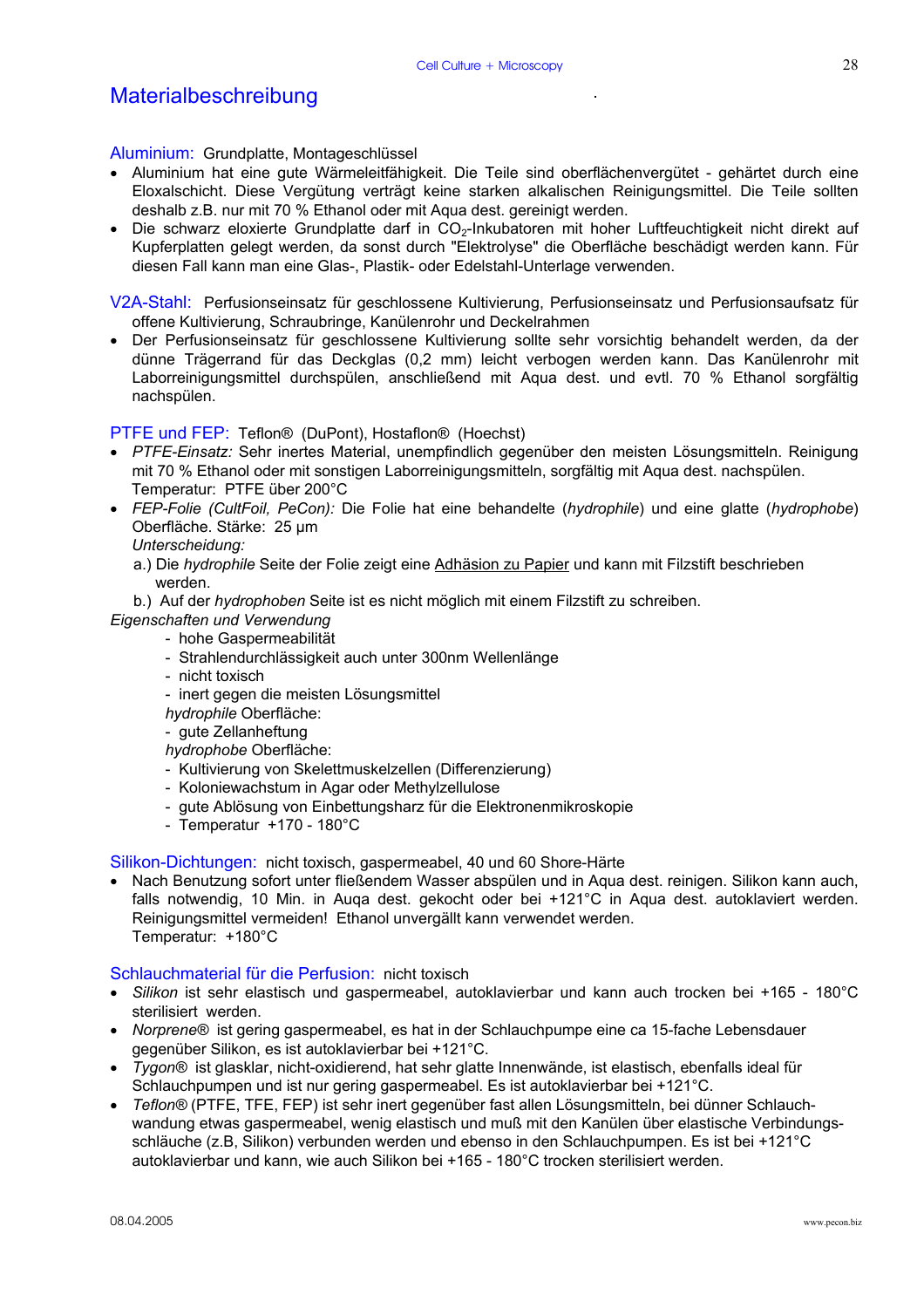Glas: Deckgläser 0,17 mm

• Hydrolytische Klasse 1, Borosilikatglas. Reinigung ist meist nicht notwendig, sonst laborübliche Reinigung, mehrmaliges Nachspülen mit Aqua dest.. Zur Handhabung immer eine Pinzette verwenden und nur am Deckglasrand halten.

 *Reinigungsempfehlung:* Die Deckgläser unter der sterilen Werkbank in Ethanol, (unvergällt), tauchen, kurz am Becherrand abtropfen lassen, durch die Flamme ziehen und Ethanol abbrennen, dabei wird das Deckglas bis zur Abkühlung waagerecht gehalten.

Sterilisation: zusammengebaute Kammer oder Teile der Kammer

- Trockensterilisation bei +165 180°C ca 2 Std.
- Autoklavieren bei +121°C

Nach dem Sterilisieren sollte der Schraubring bei den Einheiten: *geschlossene* Kultivierung und *geschlossene* Perfusion nochmals angezogen werden.

### **Fehlersuche**

| <b>Beobachtung</b>                                         | Fehlermöglichkeit                                                                                                                                                                                                                                                                        | <b>Behebung</b>                                                                           |
|------------------------------------------------------------|------------------------------------------------------------------------------------------------------------------------------------------------------------------------------------------------------------------------------------------------------------------------------------------|-------------------------------------------------------------------------------------------|
| Glas zerspringt bei der Montage<br>oder beim Sterilisieren | Glasfehler                                                                                                                                                                                                                                                                               | neues Glas                                                                                |
|                                                            | Geschlossene Kultivierung:                                                                                                                                                                                                                                                               |                                                                                           |
|                                                            | zu großer Druckanstieg beim<br>Sterilisieren (Luftausdehnung)                                                                                                                                                                                                                            | Kanüle während des Sterilisierens<br>durch die Silikonwandung stecken<br>(Druckausgleich) |
|                                                            | Offene Kultivierung:                                                                                                                                                                                                                                                                     |                                                                                           |
|                                                            | statt PTFE-Einsatz "Glas" wurde<br>der Einsatz für FEP-Folie<br>genommen (hervorstehender<br>Rand)                                                                                                                                                                                       | Einsatz wechseln                                                                          |
| Kammer ist undicht                                         | Andruck zu schwach                                                                                                                                                                                                                                                                       | stärker festschrauben                                                                     |
|                                                            | Silikonring wurde schlecht gereinigt<br>Reinigung: evtl. mit Alkohol<br>abreiben. so daß Staubpartikel auf<br>der Ober fläche eine ausreichende<br>Haftung verhindern<br>Bei PTFE-Einsätzen:<br>Starke Kratzer auf der Oberfläche,<br>die mit der Silikon-Dichtung in<br>Berührung kommt | neuen Einsatz verwenden                                                                   |

#### References

Pentz, S. and Hörler, H. (1992) A variable cell culture chamber for "open" and "closed" cultivation, perfusion and high microscopic resolution of living cells. J. Micros. **167**, 97-103.

Pentz, S. and Hörler, H. (1990) Beating heart cells in vitro - a cells system for drugs and toxins. Eur. J. Cell Biol.m Suppl. **30**, 51.

Freimann, R. Pentz, S. and Hörler, H. (1997) Development of a standing-wave fluorescence microscope with high nodal plane flatness. J. Micros. 187, 193-200.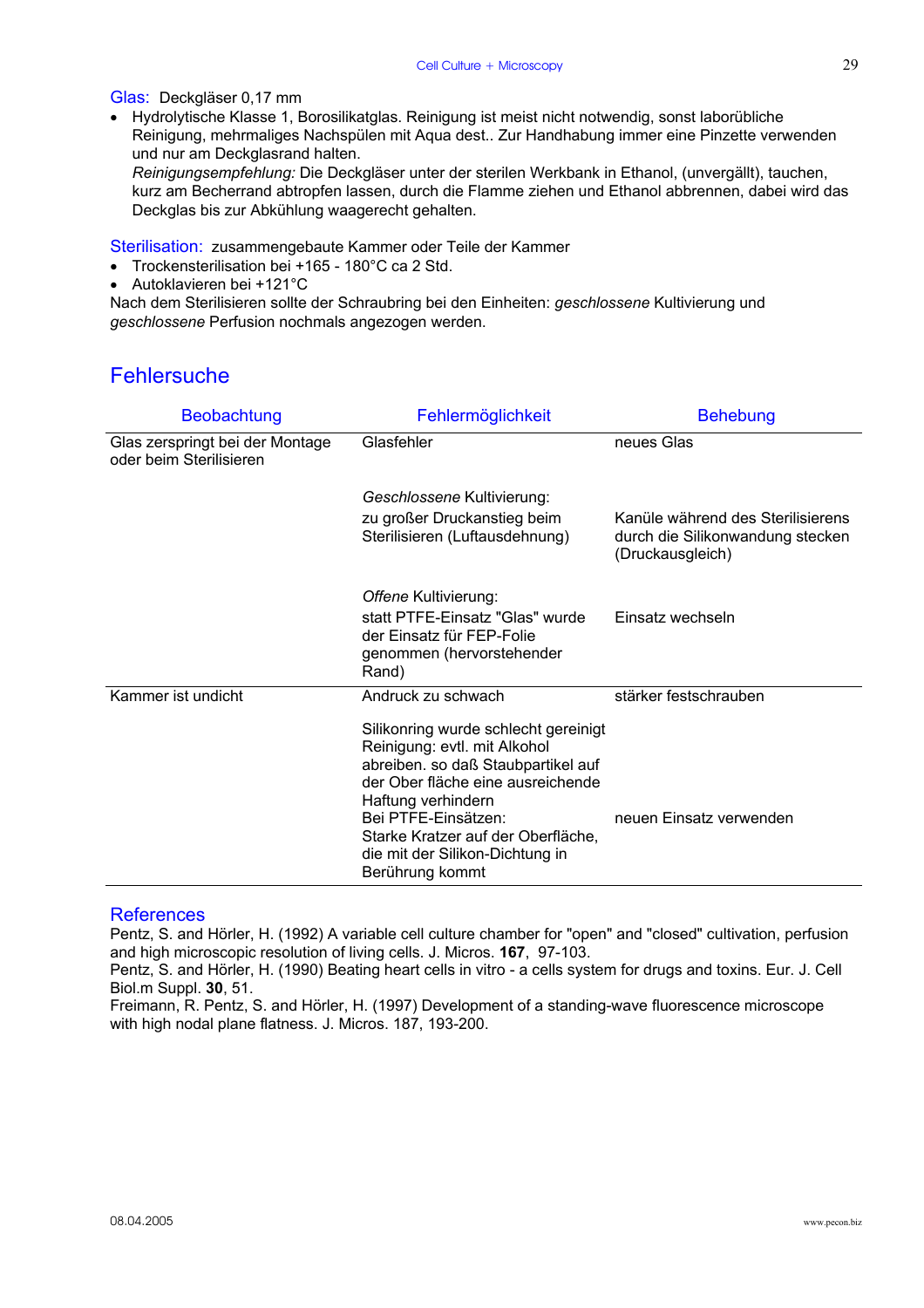# POC-R Zellkultivierungssystem *Bestellung von Zubehör bei: (Perfusion, Open, Closed) PeCon GmbH*

 *Fon 07305 95666 0 Fax 07305 95666 90 e-mail info@pecon.biz*

| <b>Stück</b>                        | <b>Artikel</b>                                                                                              |                  |         | Bestell-Nr.          |
|-------------------------------------|-------------------------------------------------------------------------------------------------------------|------------------|---------|----------------------|
|                                     | POC-R Set im Aufbewahrungskasten                                                                            |                  |         | 0727.100             |
| 1<br>1                              | bestehend aus:<br>Kammer, Grundplatte<br>Montageschlüssel                                                   |                  |         | 0727.101<br>0727.002 |
| 1                                   | PTFE-Einsatz für Folie                                                                                      |                  |         | 0727.003             |
| 1                                   | PTFE-Einsatz für Glas                                                                                       |                  |         | 0727.004             |
| 1                                   | Deckel für PTFE-Einsätze                                                                                    |                  |         | 0727.005             |
| 1                                   | Schraubring für PTFE-Einsätze und geschlossene<br>Kultivierung                                              |                  |         | 0727.006             |
| 1                                   | Perfusionseinsatz                                                                                           |                  |         | 0727.107             |
| $\overline{c}$                      | dafür Dichtungsring, Silikon                                                                                | 42 x 2 x 0.5     | mm      | 0727.023             |
| $\mathbf{1}$                        | Schraubring f. Perfusionseinsatz                                                                            |                  |         | 0727.008             |
| $\mathsf 3$                         | Dichtungsring, Silikon                                                                                      | $35 \times 1.0$  | mm      | 0727.010             |
| $\boldsymbol{2}$                    | ditto                                                                                                       | 42 x 0.5         | mm      | 0727.011             |
| 5                                   | ditto                                                                                                       | 42 x 1.0         | mm      | 0727.012             |
| $\overline{\mathbf{4}}$             | ditto                                                                                                       | 42 x 2.0         | mm      | 0727.013             |
| $\mathbf{1}$                        | Silikonschlauch                                                                                             | $1.0 \times 2.4$ | mm, 1 m | 0727.018             |
| 100                                 | Deckgläser                                                                                                  | 32 x 0.17        | mm      | 0727.015             |
| 100                                 | Deckgläser                                                                                                  | 42 x 0.17        | mm      | 0727.016             |
| 25                                  | FEP-Folie, (CultFoil)                                                                                       | 42 x 0.025       | mm      | 0727.017             |
| (nicht im Set enthalten)<br>Zubehör |                                                                                                             |                  |         |                      |
| <b>Stück</b>                        |                                                                                                             | <b>Artikel</b>   |         | Bestell-Nr.          |
| 1                                   | Perfusionseinsatz, flach, einschraubbar<br>mit PTFE-Einsatz und Deckel, offene Kultivierung                 |                  |         | 0727.121             |
| 1                                   | Foliendeckel (FoilCover) für POC-R - Kammer<br>(offene Kultivierung), bestehend aus Spannring und Basisring |                  |         | 0727.025             |
| 25                                  | CultFoil, 25 um für FoilCover                                                                               |                  |         | 0727.026             |
| 25                                  | <b>EM-Folie</b>                                                                                             | 42 x 0.023       | mm      | 0727.024             |

## POC-R Set im Aufbewahrungskasten

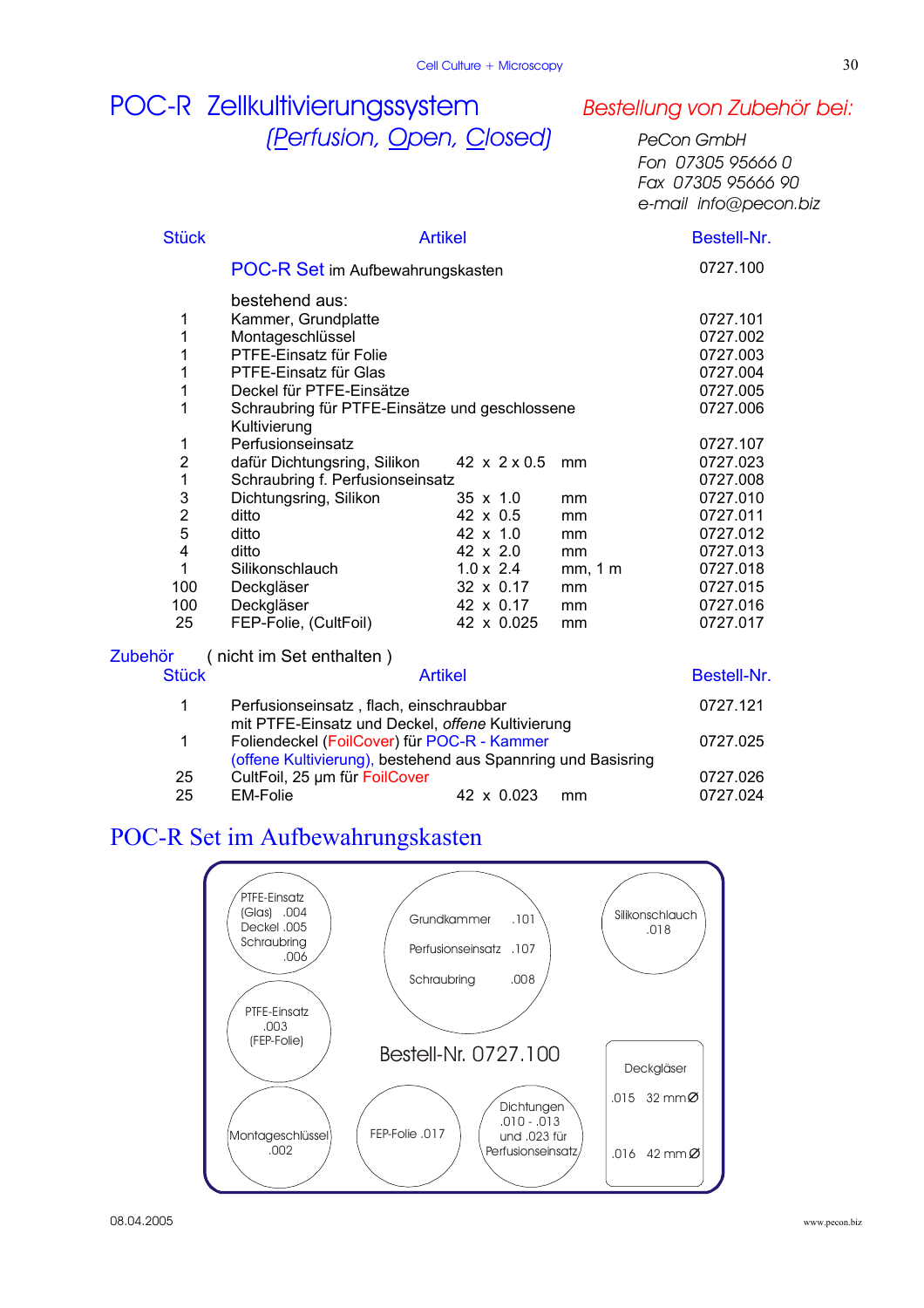# Foliendeckel (FoilCover) für POC-R Kammer / POCmini Kammer ("offene Kultivierung") und Petrischalen

Reduktion der Verdunstungsrate von Wasser aus Nährmedien, Agar und Methylzellulose.

Petrischalen für die Zell- und Gewebekultur oder Mikrobiologie sind fast immer Einmal-Schalen aus Polystyrol mit einem Deckel, der lose und etwas erhaben auf dem Unterteil der Schale liegt. Dadurch ist ein Austausch der Gasphase zwischen Außenluft und Schalenatmosphäre gewährleistet.

Der *Nachteil* dieser Konstruktion ist eine relativ *hohe Verdunstungsrate*, so daß eine erhöhte Ionenkonzentration im Medium zu Zellschädigungen führen kann. Die meisten CO<sub>2</sub>-Inkubatoren haben deshalb eine relative Feuchte von über 90% bei 37°C.

Zellen, die in Petrischalen in Inkubatoren mit geringer relativer Feuchte kultiviert werden (z.B. Mikroskop-Inkubator, Zeiss), sollten deshalb besser gegen Verdunstung des Wassers im Medium geschützt werden.

Die Verdunstungsrate in Petrischalen kann durch einen Spezialdeckel wesentlich reduziert werden. Der Deckel hat eine glasklare Folie (CultFoil), die für Gase wie CO<sub>2</sub>, O<sub>2</sub>, N2 *permeabel* ist; dagegen können Wassermoleküle fast nur bei höherem Druck (z.B beim Autoklavieren) die Folie passieren. Die Folie liegt direkt auf dem Schalenrand.



Spannring (V2A)

CultFoil, gasdurchlässig (25 µm)

Basisring (V2A)

Der Deckel besteht aus 3 Teilen: Basisring, Folie und Spannring und läßt sich sehr leicht montieren. Die Sterilisation erfolgt nach der Montage im Autoklav (+121°C) oder durch Trockensterilisation bei ca +165°C. Wenn die Folie nach Gebrauch keine Risse aufweist, kann sie weiterhin nach erneuter Sterilisation verwendet werden.

#### Vergleich der Verdunstungsrate: CO<sub>2</sub>-Inkubator versus Mikroskop-Inkubator

Evaporation von Wasser aus "60"er Petrischalen (5 ml Hank's Puffer) ohne und mit FoilCover im Inkubationssystem am inversen Mikroskop im Vergleich zu Petrischalen im konventionellen CO<sub>2</sub>-Inkubator:



|                            | Normaldeckel            | "FoilCover" | <b>Relative Feuchte</b><br>der Umgebungsluft |
|----------------------------|-------------------------|-------------|----------------------------------------------|
| Mikroskop-Inkubator        | $40 \text{ u}$ l/h      | 4 μl/h      | $20\%$ bei 37 °C                             |
| CO <sub>2</sub> -Inkubator | $3 \mu$ I/h $\triangle$ |             | 95 % bei 37 °C                               |

**Inkubationssystem am inversen Mikroskop:**

CTI-Controller 3700, Tempcontrol 37-2, Inkubator S, Heizeinsatz P

Die Meßwerte zeigen deutlich die Vorteile des Foliendeckels, wenn Zellkulturen in Petrischalen oder in der POC-R Kammer / POCmini Kammer(offene Kultivierung) für Versuche am Mikroskop eingesetzt werden.

### Den Foliendeckel gibt es in vier Ausführungen

| Beschreibung                                      | Bestell-Nr. |
|---------------------------------------------------|-------------|
| 1 Deckel für POC-R Kammer (offene Kultivierung)   | 0727026     |
| bestehend aus Spannring und Basisring             |             |
| 1 Pack à 25 Stück CultFoil, 25 µm                 | 0727.026    |
| 1 Deckel für POCmini Kammer (offene Kultivierung) | 0730.020    |
| bestehend aus Spannring und Basisring             |             |
| 1 Pack à 25 Stück CultFoil, 25 µm                 | 0730.021    |
| 1 Deckel für "35" er Petrischalen                 | 0701.000    |
| bestehend aus Spannring und Basisring             |             |
| 1 Pack à 25 Stück CultFoil, 25 µm                 | 0701.001    |
| 1 Deckel für "60" er Petrischalen                 | 0702.000    |
| bestehend aus Spannring und Basisring             |             |
| 1 Pack à 25 Stück CultFoil, 25 $\mu$ m            | 0702.001    |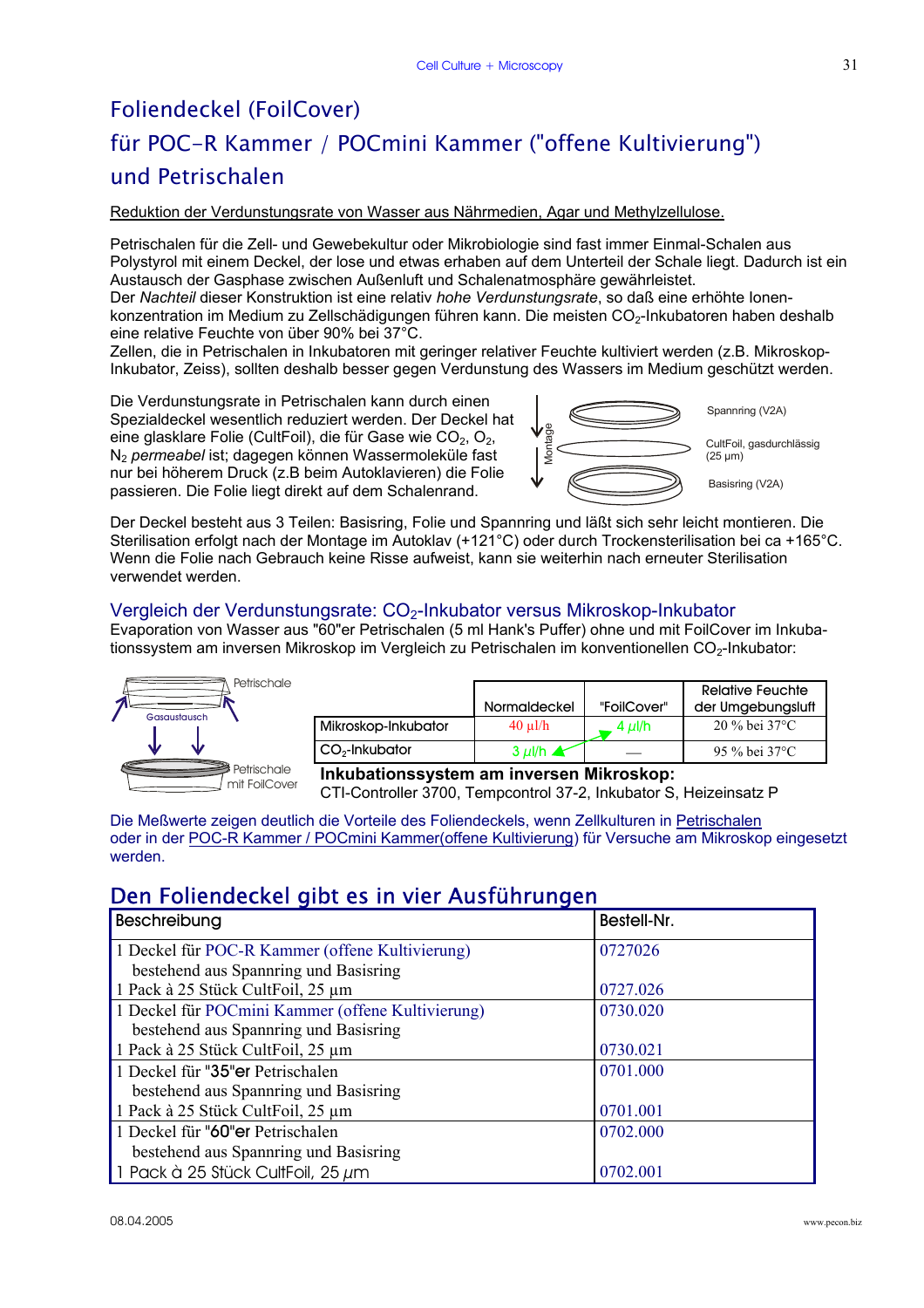### Perfusion in der POC-R

Regulierung von °C und pH-Wert im Inkubationssystem am inversen Mikroskop (Axiovert 100, 135, 200 mit Scanningtisch oder Kreuztisch).